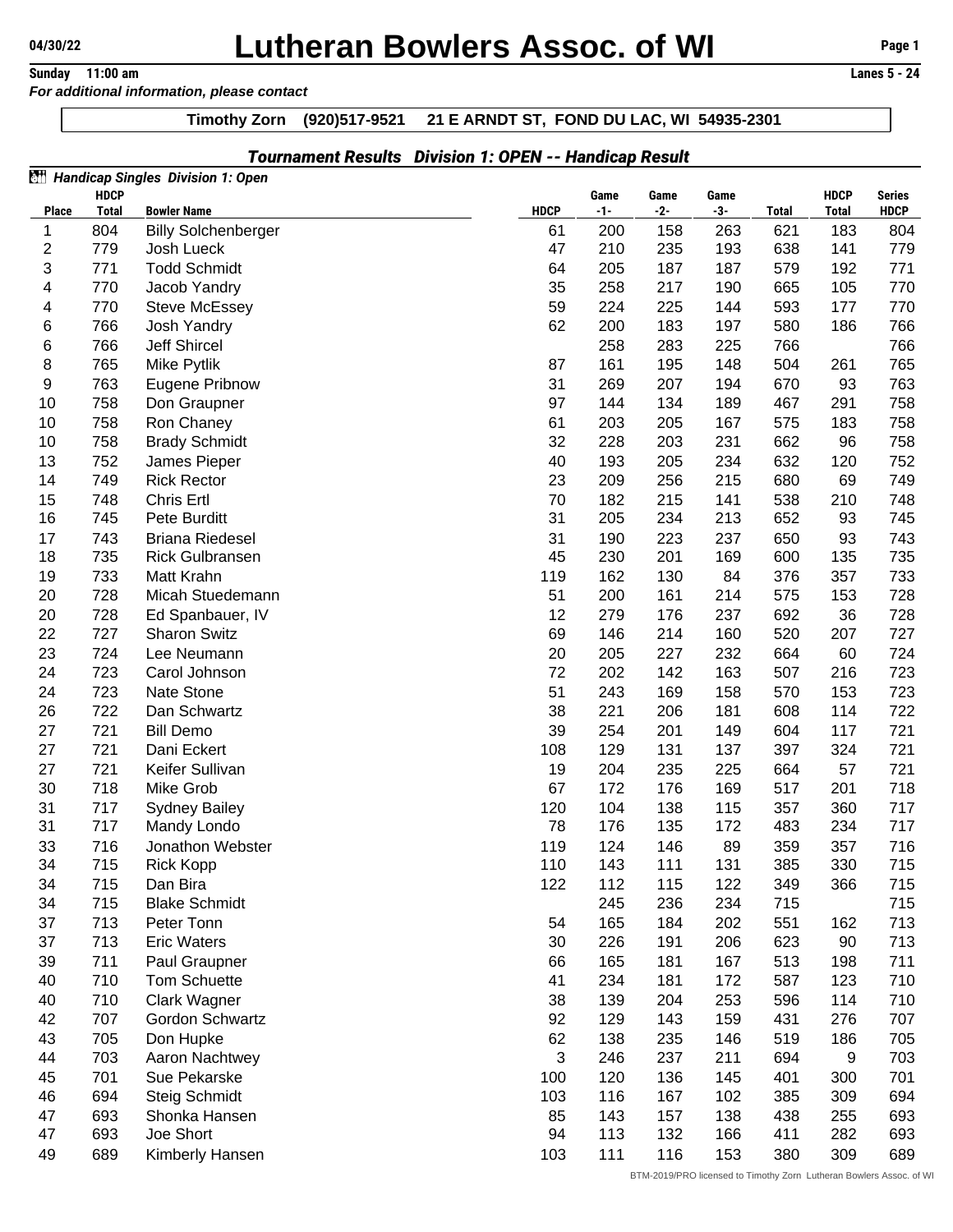*For additional information, please contact*

|              | <b>HDCP</b>  |                                            |                | Game       | Game       | Game       |              | <b>HDCP</b>  | <b>Series</b>                                                             |
|--------------|--------------|--------------------------------------------|----------------|------------|------------|------------|--------------|--------------|---------------------------------------------------------------------------|
| <b>Place</b> | <b>Total</b> | <b>Bowler Name</b>                         | <b>HDCP</b>    | $-1-$      | $-2-$      | $-3-$      | <b>Total</b> | <b>Total</b> | <b>HDCP</b>                                                               |
| 49           | 689          | <b>Wade Werner</b>                         | 40             | 213        | 171        | 185        | 569          | 120          | 689                                                                       |
| 51           | 688          | Josh Drews                                 | 14             | 227        | 216        | 203        | 646          | 42           | 688                                                                       |
| 52           | 687<br>685   | Jane Launderville                          | 82<br>30       | 135        | 150        | 156<br>212 | 441          | 246<br>90    | 687                                                                       |
| 53           |              | <b>Isaac Lueck</b>                         | $\overline{7}$ | 170        | 213        |            | 595          |              | 685                                                                       |
| 54<br>55     | 683<br>682   | <b>Ryan Orvis</b>                          | 24             | 171<br>191 | 268<br>207 | 223<br>212 | 662<br>610   | 21<br>72     | 683<br>682                                                                |
| 55           | 682          | <b>Brody Bailey</b><br><b>Nate Painter</b> | 20             | 215        | 239        | 168        | 622          | 60           | 682                                                                       |
| 57           | 681          | Vincent Werner                             | 45             | 207        | 183        | 156        | 546          | 135          | 681                                                                       |
| 58           | 680          |                                            | 63             | 168        | 168        | 155        | 491          | 189          | 680                                                                       |
| 59           | 679          | Deb Norenberg<br>Sindey Thao               | 68             | 149        | 167        | 159        | 475          | 204          | 679                                                                       |
| 60           | 676          | <b>Mike Downing</b>                        | 42             | 181        | 189        | 180        | 550          | 126          | 676                                                                       |
| 61           | 674          | <b>Forrest Bailey</b>                      | 17             | 240        | 213        | 170        | 623          | 51           | 674                                                                       |
| 62           | 673          |                                            | 118            | 108        | 71         | 140        | 319          | 354          | 673                                                                       |
| 62           | 673          | Mona Sykora<br>John Sykora                 | 37             | 213        | 170        | 179        | 562          | 111          | 673                                                                       |
| 64           | 671          |                                            | 82             | 177        |            |            | 425          |              |                                                                           |
| 65           | 670          | Peggy Chapman<br>Nathan Keller             | 46             | 172        | 120        | 128        | 532          | 246<br>138   | 671<br>670                                                                |
|              |              |                                            |                |            | 166        | 194        |              |              |                                                                           |
| 65<br>67     | 670<br>668   | Carol Frye                                 | 118<br>99      | 122<br>121 | 106<br>113 | 88<br>137  | 316<br>371   | 354<br>297   | 670<br>668                                                                |
|              |              | Michelle Krahn                             |                |            |            |            |              |              |                                                                           |
| 67<br>67     | 668          | Dalyn Chapman<br><b>Mark Orvis</b>         | 111<br>56      | 111        | 112        | 112        | 335          | 333          | 668                                                                       |
|              | 668          |                                            |                | 164        | 136        | 200        | 500          | 168          | 668                                                                       |
| 70           | 667          | Josh Kopp                                  | 93<br>16       | 132        | 134        | 122        | 388          | 279          | 667                                                                       |
| 70           | 667          | John Thormann                              |                | 215        | 199        | 205        | 619          | 48           | 667                                                                       |
| 72           | 666          | Elise Stuedemann                           | 112            | 107        | 120        | 103        | 330          | 336          | 666                                                                       |
| 73           | 664          | Makena Riedesel                            | 85             | 134        | 132        | 143        | 409          | 255          | 664                                                                       |
| 74           | 663          | Jon Whitebear                              | 53             | 158        | 191        | 155        | 504          | 159          | 663                                                                       |
| 74           | 663          | <b>Matt Orvis</b>                          | 3              | 244        | 197        | 213        | 654          | 9            | 663                                                                       |
| 76           | 662<br>662   | John Huber                                 | 22<br>25       | 211        | 183        | 202        | 596          | 66           | 662                                                                       |
| 76           |              | Lukas Schumann                             |                | 190        | 164        | 233        | 587          | 75           | 662                                                                       |
| 78           | 661          | <b>Brandie Grob</b>                        | 100            | 127        | 128        | 106        | 361          | 300          | 661                                                                       |
| 78           | 661          | Diana Shircel                              | 70             | 175        | 149        | 127        | 451          | 210          | 661                                                                       |
| 78           | 661          | Corey Witthun                              | 81             | 148        | 148        | 122        | 418          | 243          | 661                                                                       |
| 81           | 660          | <b>Glen Gramins</b>                        | 63             | 139        | 179        | 153        | 471          | 189          | 660                                                                       |
| 82           | 659          | Mason Thormann                             | 34             | 190        | 173        | 194        | 557          | 102          | 659                                                                       |
| 82           | 659          | Jeff Lentz                                 | 122            | 99         | 96         | 98         | 293          | 366          | 659                                                                       |
| 82           | 659          | Mark Henke                                 | 59             | 156        | 141        | 185        | 482          | 177          | 659                                                                       |
| 85           | 656          | Sharon Whitebear                           | 61             | 167        | 148        | 158        | 473          | 183          | 656                                                                       |
| 85           | 656          | Jack Launderville                          | 27             | 163        | 224        | 188        | 575          | 81           | 656                                                                       |
| 85           | 656          | Carol Graupner                             | 72             | 145        | 144        | 151        | 440          | 216          | 656                                                                       |
| 88           | 655          | William Wilson, IV                         | 32             | 170        | 165        | 224        | 559          | 96           | 655                                                                       |
| 89           | 653          | Craig Holschbach                           | 113            | 97         | 123        | 94         | 314          | 339          | 653                                                                       |
| 89           | 653          | Nancy Ollendorf                            | 124            | 101        | 85         | 95         | 281          | 372          | 653                                                                       |
| 91           | 652          | <b>Mark Podewils</b>                       | 56             | 160        | 185        | 139        | 484          | 168          | 652                                                                       |
| 91           | 652          | Nate Judd                                  | 50             | 149        | 213        | 140        | 502          | 150          | 652                                                                       |
| 93           | 651          | Jenny Holschbach                           | 125            | 86         | 111        | 79         | 276          | 375          | 651                                                                       |
| 93           | 651          | Cliff Krumvieda                            | 56             | 160        | 181        | 142        | 483          | 168          | 651                                                                       |
| 95           | 650          | Jon Backeberg                              | 63             | 140        | 184        | 137        | 461          | 189          | 650                                                                       |
| 96           | 649          | Scott Haugstad                             | 30             | 201        | 190        | 168        | 559          | 90           | 649                                                                       |
| 96           | 649          | Scott Berg                                 | 83             | 110        | 124        | 166        | 400          | 249          | 649                                                                       |
| 96           | 649          | Gene Pobloski                              |                | 237        | 200        | 212        | 649          |              | 649                                                                       |
| 99           | 648          | Dave Gajewski                              |                | 257        | 185        | 206        | 648          |              | 648                                                                       |
| 100          | 646          | Ron Johnson                                | 36             | 157        | 221        | 160        | 538          | 108          | 646<br>BTM-2019/PRO licensed to Timothy Zorn Lutheran Bowlers Assoc. of W |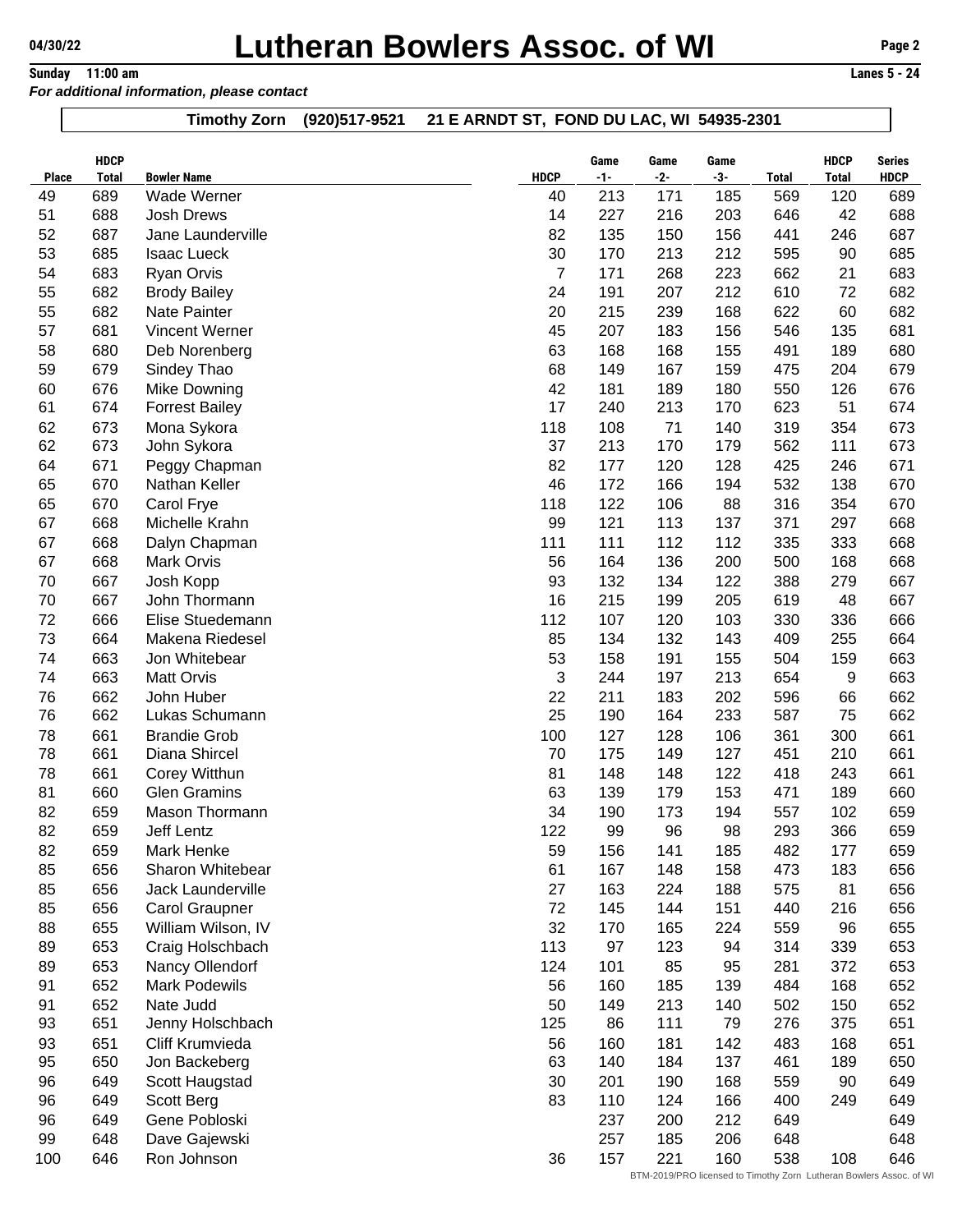*For additional information, please contact*

|              | <b>HDCP</b>  |                            |             | Game       | Game       | Game       |              | <b>HDCP</b>  | <b>Series</b>                                                      |
|--------------|--------------|----------------------------|-------------|------------|------------|------------|--------------|--------------|--------------------------------------------------------------------|
| <b>Place</b> | <b>Total</b> | <b>Bowler Name</b>         | <b>HDCP</b> | $-1-$      | $-2-$      | $-3-$      | <b>Total</b> | <b>Total</b> | <b>HDCP</b>                                                        |
| 101          | 644          | <b>Todd Willer</b>         | 98          | 127        | 111        | 112        | 350          | 294          | 644                                                                |
| 101          | 644          | Marie Kucksdorf            | 98          | 109        | 117        | 124        | 350          | 294          | 644                                                                |
| 103          | 643          | Larry Polahar              | 68          | 134        | 152        | 153        | 439          | 204          | 643                                                                |
| 103          | 643          | Holly Wolfgram             | 92          | 125        | 125        | 117        | 367          | 276          | 643                                                                |
| 105          | 641          | Ron Lehman                 | 38          | 205        | 177        | 145        | 527          | 114          | 641                                                                |
| 105          | 641          | Jeff Grogan                | 31          | 172        | 156        | 220        | 548          | 93           | 641                                                                |
| 105          | 641          | Damian Dunnigan            | 83          | 140        | 138        | 114        | 392          | 249          | 641                                                                |
| 108          | 640          | Jesse Burt                 |             | 215        | 233        | 192        | 640          |              | 640                                                                |
| 108          | 640          | <b>Brian Zastrow</b>       | 31          | 171        | 156        | 220        | 547          | 93           | 640                                                                |
| 108          | 640          | Jan Backeberg              | 105         | 110        | 81         | 134        | 325          | 315          | 640                                                                |
| 111          | 638          | <b>Trevor Schoerner</b>    |             | 169        | 223        | 246        | 638          |              | 638                                                                |
| 112          | 637          | Jered Johnson              | 21          | 191        | 204        | 179        | 574          | 63           | 637                                                                |
| 113          | 636          | Kristin Schmidt            | 102         | 121        | 109        | 100        | 330          | 306          | 636                                                                |
| 114          | 633          | Les Bailey                 | 51          | 132        | 164        | 184        | 480          | 153          | 633                                                                |
| 114          | 633          | Jim Jones                  | 68          | 122        | 143        | 164        | 429          | 204          | 633                                                                |
| 114          | 633          | Jerry Riemer               |             | 245        | 224        | 164        | 633          |              | 633                                                                |
| 114          | 633          | Samantha Lentz             | 88          | 125        | 117        | 127        | 369          | 264          | 633                                                                |
| 114          | 633          | <b>Bryon Trewin</b>        | 61          | 203        | 137        | 110        | 450          | 183          | 633                                                                |
| 119          | 631          | Steven Berndt              |             | 187        | 208        | 236        | 631          |              | 631                                                                |
| 120          | 630          | <b>Fischer Bailey</b>      | 50          | 200        | 141        | 139        | 480          | 150          | 630                                                                |
| 120          | 630          | Kay Pieper                 | 88          | 111        | 130        | 125        | 366          | 264          | 630                                                                |
| 120          | 630          | Tony Church                | 15          | 197        | 217        | 171        | 585          | 45           | 630                                                                |
| 123          | 629          | <b>Bruce Bailey</b>        | 30          | 122        | 216        | 201        | 539          | 90           | 629                                                                |
| 124          | 627          | <b>Phil Gaertner</b>       | 66          | 163        | 118        | 148        | 429          | 198          | 627                                                                |
| 125          | 626          | Pat Felton                 | 82          | 116        | 133        | 131        | 380          | 246          | 626                                                                |
| 125          | 626          | Dean Yandry                | 70          | 135        | 147        | 134        | 416          | 210          | 626                                                                |
| 127          | 625          | Greg Zilisch               | 49          | 188        | 135        | 155        | 478          | 147          | 625                                                                |
| 127          | 625          | <b>Triston Riedesel</b>    | 15          | 198        | 176        | 206        | 580          | 45           | 625                                                                |
| 129          | 621<br>621   | Shane Laabs                | 57          | 158<br>161 | 155        | 137        | 450          | 171          | 621                                                                |
| 129          |              | Leslie Keller              | 62          |            | 151        | 123        | 435          | 186          | 621                                                                |
| 131<br>132   | 620<br>617   | Eric Trewyn<br>Josh Church | 1<br>23     | 192<br>153 | 220<br>234 | 205<br>161 | 617<br>548   | 3<br>69      | 620<br>617                                                         |
| 133          | 616          | <b>Brent Bailey</b>        | 34          | 218        | 156        | 140        | 514          | 102          | 616                                                                |
| 134          | 614          | Kendra Wilson              | 23          | 222        | 141        | 182        | 545          | 69           | 614                                                                |
| 135          | 612          | <b>Buck Switz</b>          | 61          | 132        | 147        | 150        | 429          | 183          | 612                                                                |
| 136          | 610          | <b>Brent Buettner</b>      | 69          | 136        | 109        | 158        | 403          | 207          | 610                                                                |
| 136          | 610          | Herman Graupner            | 88          | 113        | 123        | 110        | 346          | 264          | 610                                                                |
| 138          | 608          | Dan Kucksdorf              | 54          | 144        | 179        | 123        | 446          | 162          | 608                                                                |
| 139          | 607          | Mark Kraus                 | 60          | 118        | 194        | 115        | 427          | 180          | 607                                                                |
| 140          | 606          | William Graupner           | 55          | 150        | 145        | 146        | 441          | 165          | 606                                                                |
| 141          | 603          | Jerry Kasmar               | 52          | 152        | 163        | 132        | 447          | 156          | 603                                                                |
| 142          | 602          | Jill Kruschke              | 33          | 176        | 173        | 154        | 503          | 99           | 602                                                                |
| 143          | 600          | Doug Yandry                | 43          | 153        | 145        | 173        | 471          | 129          | 600                                                                |
| 144          | 598          | Monte Free                 | 56          | 150        | 132        | 148        | 430          | 168          | 598                                                                |
| 145          | 596          | Allan Berndt               | 12          | 187        | 191        | 182        | 560          | 36           | 596                                                                |
| 146          | 594          | Eric Hansen                | 40          | 177        | 145        | 152        | 474          | 120          | 594                                                                |
| 147          | 592          | John Brooks                |             | 243        | 192        | 157        | 592          |              | 592                                                                |
| 148          | 591          | Corey Loberger             | 59          | 122        | 141        | 151        | 414          | 177          | 591                                                                |
| 149          | 590          | David Hupke                | 41          | 123        | 168        | 176        | 467          | 123          | 590                                                                |
| 150          | 586          | <b>Stewert Brown</b>       | 2           | 214        | 218        | 148        | 580          | $\,6$        | 586                                                                |
| 151          | 585          | Rodney Riedesel            | 19          | 171        | 168        | 189        | 528          | 57           | 585                                                                |
|              |              |                            |             |            |            |            |              |              | BTM-2019/PRO licensed to Timothy Zorn Lutheran Bowlers Assoc. of W |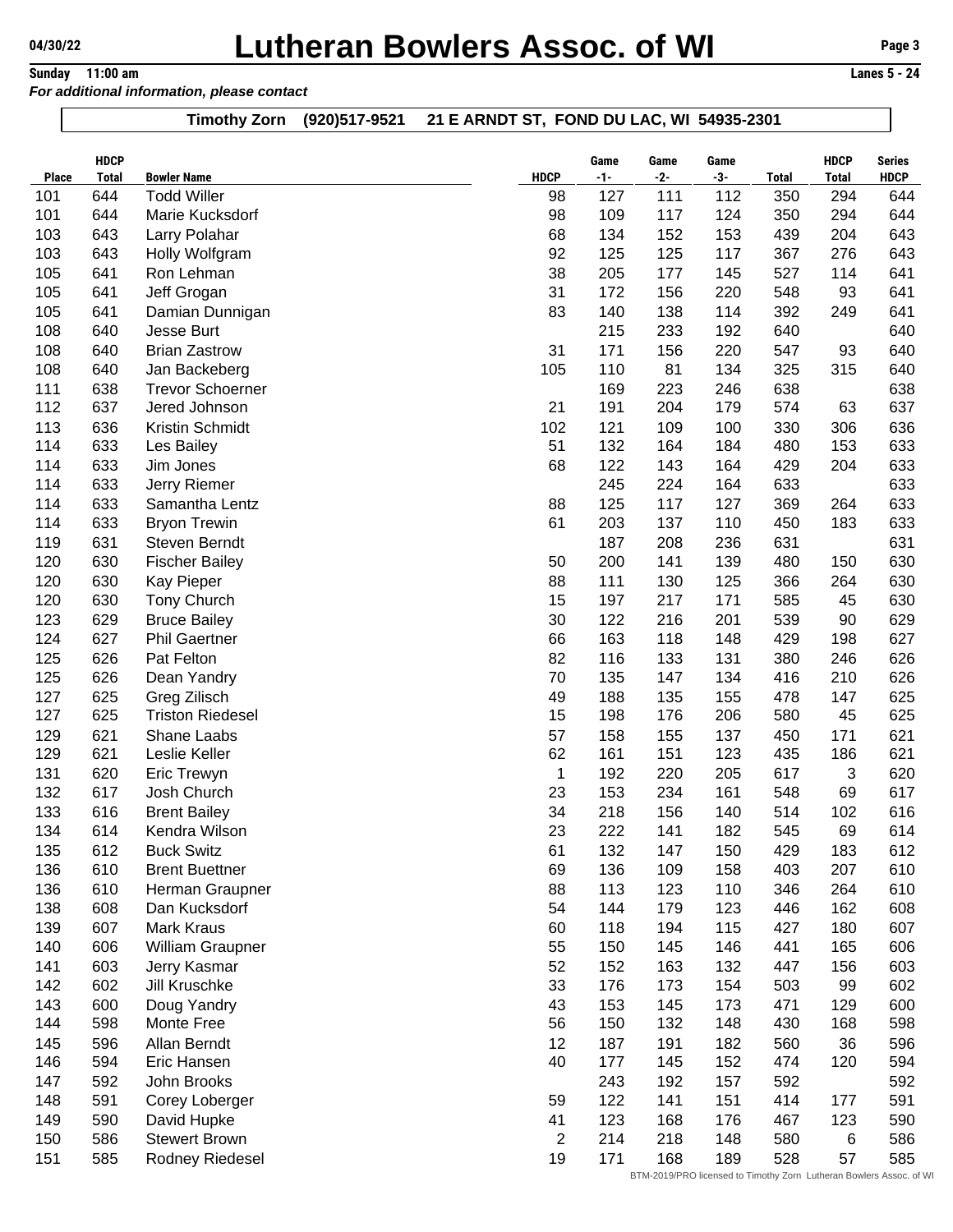|              | <b>HDCP</b>  |                      |             | Game  | Game  | Game  |              | <b>HDCP</b>  | <b>Series</b> |
|--------------|--------------|----------------------|-------------|-------|-------|-------|--------------|--------------|---------------|
| <b>Place</b> | <b>Total</b> | <b>Bowler Name</b>   | <b>HDCP</b> | $-1-$ | $-2-$ | $-3-$ | <b>Total</b> | <b>Total</b> | <b>HDCP</b>   |
| 152          | 584          | <b>Nelson Waters</b> | 17          | 182   | 192   | 159   | 533          | 51           | 584           |
| 153          | 582          | Lloyd Hovorka        | 39          | 160   | 149   | 156   | 465          | 117          | 582           |
| 154          | 573          | Jeff McCulloch       | 40          | 139   | 143   | 171   | 453          | 120          | 573           |
| 155          | 569          | <b>Baker Schmidt</b> | 13          | 160   | 179   | 191   | 530          | 39           | 569           |
| 156          | 567          | <b>Becca Willer</b>  | 85          | 114   | 96    | 102   | 312          | 255          | 567           |
| 157          | 565          | Boyd Wolfgram        | 61          | 128   | 129   | 125   | 382          | 183          | 565           |
| 158          | 563          | Paul Wnuczek         | 65          | 105   | 126   | 137   | 368          | 195          | 563           |
| 159          | 562          | Troy Hansen          | 29          | 188   | 153   | 134   | 475          | 87           | 562           |
| 160          | 560          | Kevin Zirtzlaff      | 32          | 159   | 157   | 148   | 464          | 96           | 560           |
| 161          | 555          | Cole Schmidt         | 65          | 112   | 111   | 137   | 360          | 195          | 555           |
| 161          | 555          | Zendy Michalek       | 43          | 157   | 117   | 152   | 426          | 129          | 555           |
| 163          | 553          | Ryan Lattermann      | 65          | 90    | 116   | 152   | 358          | 195          | 553           |
| 163          | 553          | Mike Winkel          | 17          | 138   | 185   | 179   | 502          | 51           | 553           |
| 165          | 548          | Doug McConeghy       | 52          | 142   | 108   | 142   | 392          | 156          | 548           |
| 166          | 547          | Hayden Wollen        | 103         | 86    | 84    | 68    | 238          | 309          | 547           |
| 167          | 545          | <b>Rory Bennett</b>  | 65          | 113   | 105   | 132   | 350          | 195          | 545           |
| 168          | 517          | Nicole Rezin         | 85          | 91    | 95    | 76    | 262          | 255          | 517           |
| 169          | 460          | Tim Zorn             | 16          | 139   | 149   | 124   | 412          | 48           | 460           |
| 170          |              | Dakota Riedesel      | 33          |       |       |       |              |              |               |
| 170          |              | <b>Bob Hendricks</b> | 37          |       |       |       |              |              |               |
| 170          |              | Ryan Riedesel        | 27          |       |       |       |              |              |               |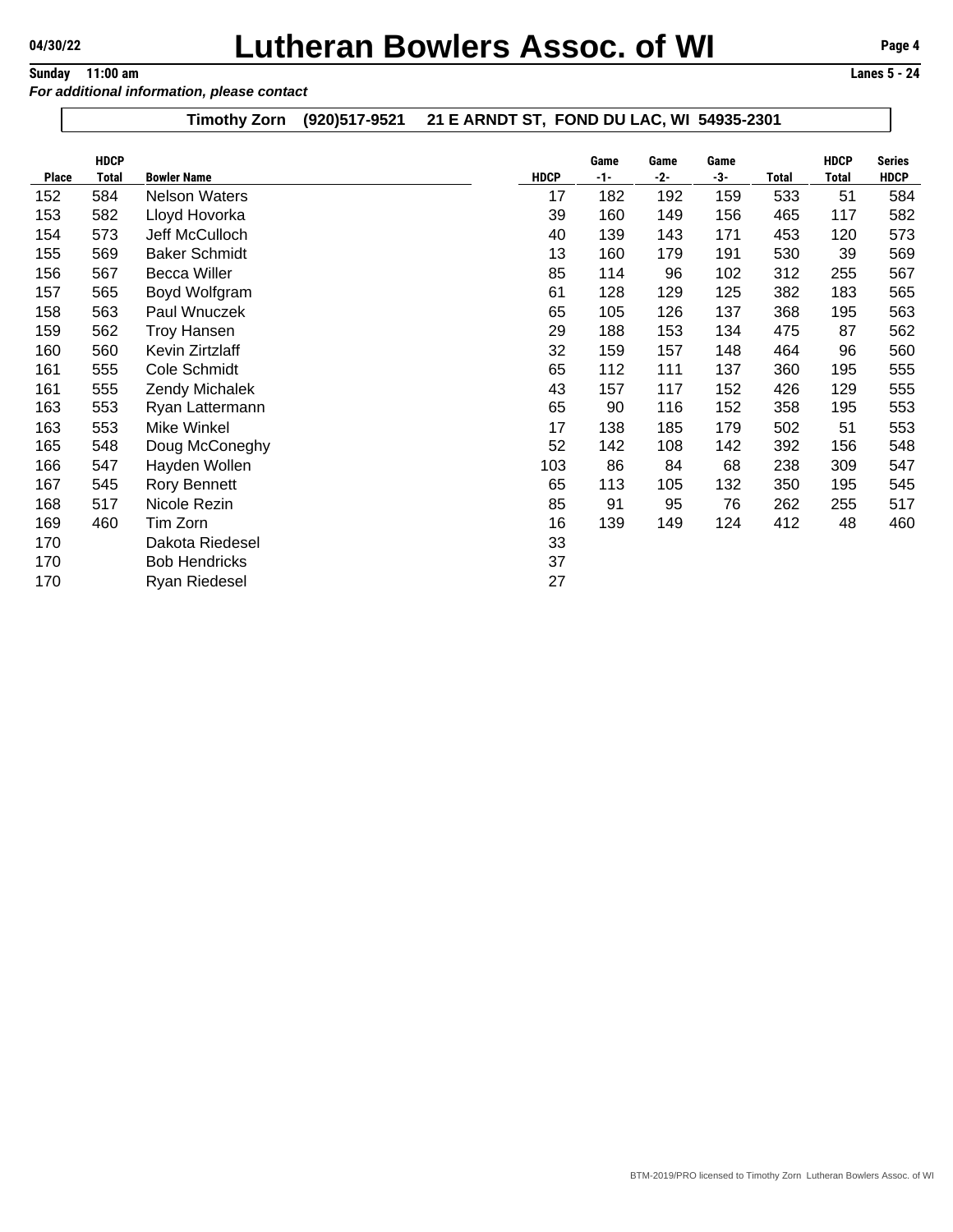# **Lutheran Bowlers Assoc. of WI** Page 5<br> **Sunday** 11:00 am<br> **Lanes 5 - 24**

*For additional information, please contact*

## **Timothy Zorn (920)517-9521 21 E ARNDT ST, FOND DU LAC, WI 54935-2301**

| Place | <b>HDCP</b><br><b>Total</b> | <b>Bowler Name</b>      | <b>HDCP</b> | Game<br>$-1-$ | Game<br>$-2-$ | Game<br>$-3-$ | <b>Total</b> | <b>HDCP</b><br><b>Total</b> | <b>Series</b><br><b>HDCP</b> |
|-------|-----------------------------|-------------------------|-------------|---------------|---------------|---------------|--------------|-----------------------------|------------------------------|
| 1     | 775                         | Rebecca Trewyn          | 111         | 137           | 164           | 141           | 442          | 333                         | 775                          |
| 2     | 766                         | Lori Spaanam            | 54          | 215           | 201           | 188           | 604          | 162                         | 766                          |
| 3     | 758                         | Dixie Kasmar            | 59          | 231           | 179           | 171           | 581          | 177                         | 758                          |
| 4     | 755                         | Kathy Kraus             | 83          | 186           | 151           | 169           | 506          | 249                         | 755                          |
| 5     | 748                         | Brianna Pilarski        | 130         | 106           | 122           | 130           | 358          | 390                         | 748                          |
| 6     | 747                         | Nicole Burt             |             | 257           | 247           | 243           | 747          |                             | 747                          |
| 7     | 728                         | <b>Beverly Carney</b>   | 72          | 147           | 178           | 187           | 512          | 216                         | 728                          |
| 8     | 727                         | Pam Hudson              | 30          | 275           | 163           | 199           | 637          | 90                          | 727                          |
| 9     | 725                         | Deb Metzker             | 88          | 193           | 112           | 156           | 461          | 264                         | 725                          |
| 10    | 720                         | Nikki Dunnigan          | 113         | 129           | 108           | 144           | 381          | 339                         | 720                          |
| 11    | 717                         | <b>Holly Bennett</b>    | 86          | 145           | 156           | 158           | 459          | 258                         | 717                          |
| 12    | 716                         | <b>Tammy Bjork</b>      | 142         | 119           | 80            | 91            | 290          | 426                         | 716                          |
| 12    | 716                         | Heidi Grogan            | 94          | 157           | 154           | 123           | 434          | 282                         | 716                          |
| 14    | 705                         | Debbie Norris           | 137         | 118           | 87            | 89            | 294          | 411                         | 705                          |
| 15    | 702                         | <b>Tracy Kopp</b>       | 103         | 113           | 149           | 131           | 393          | 309                         | 702                          |
| 16    | 699                         | Laura Neumann           | 95          | 159           | 138           | 117           | 414          | 285                         | 699                          |
| 17    | 694                         | Susan Henke             | 83          | 145           | 154           | 146           | 445          | 249                         | 694                          |
| 18    | 692                         | <b>Bonnie Zirtzlaff</b> | 94          | 144           | 133           | 133           | 410          | 282                         | 692                          |
| 19    | 690                         | Jen Unger               | 116         | 102           | 132           | 108           | 342          | 348                         | 690                          |
| 20    | 689                         | <b>Gail Riedesel</b>    | 45          | 204           | 172           | 178           | 554          | 135                         | 689                          |
| 21    | 683                         | <b>Bonnie Lewis</b>     | 101         | 127           | 128           | 125           | 380          | 303                         | 683                          |
| 22    | 678                         | <b>Amber Gramins</b>    | 106         | 122           | 114           | 124           | 360          | 318                         | 678                          |
| 23    | 677                         | Stephanie Riedesel      | 69          | 157           | 157           | 156           | 470          | 207                         | 677                          |
| 23    | 677                         | <b>Betty Orvis</b>      | 41          | 182           | 153           | 219           | 554          | 123                         | 677                          |
| 25    | 674                         | Kris Schwartz           | 77          | 154           | 135           | 154           | 443          | 231                         | 674                          |
| 26    | 672                         | <b>Shelly Huber</b>     | 95          | 139           | 114           | 134           | 387          | 285                         | 672                          |
| 26    | 672                         | Pam Yandry              | 62          | 184           | 143           | 159           | 486          | 186                         | 672                          |
| 28    | 669                         | Kathy Trewin            | 61          | 158           | 128           | 200           | 486          | 183                         | 669                          |
| 29    | 665                         | <b>Tammy Schauer</b>    | 56          | 146           | 190           | 161           | 497          | 168                         | 665                          |
| 29    | 665                         | Sally Tande             | 105         | 131           | 113           | 106           | 350          | 315                         | 665                          |
| 29    | 665                         | Missy Schmidt           | 49          | 173           | 180           | 165           | 518          | 147                         | 665                          |
| 32    | 664                         | Krisi Button            | 99          | 101           | 117           | 149           | 367          | 297                         | 664                          |
| 33    | 657                         | Donette Brunner         | 82          | 160           | 104           | 147           | 411          | 246                         | 657                          |
| 34    | 655                         | Kathy Berg              | 94          | 140           | 126           | 107           | 373          | 282                         | 655                          |
| 35    | 654                         | Lisa Podewils           | 76          | 149           | 130           | 147           | 426          | 228                         | 654                          |
| 35    | 654                         | Melissa Judd            | 33          | 197           | 156           | 202           | 555          | 99                          | 654                          |
| 37    | 649                         | Chris Demo              | 93          | 107           | 147           | 116           | 370          | 279                         | 649                          |
| 38    | 648                         | Alice Brown             | 101         | 133           | 96            | 116           | 345          | 303                         | 648                          |
| 39    | 642                         | Lisa Polahar            | 88          | 103           | 119           | 156           | 378          | 264                         | 642                          |
| 40    | 630                         | Kathy Lawrence          | 64          | 135           | 167           | 136           | 438          | 192                         | 630                          |
| 41    | 628                         | Sara Schmidt            | 54          | 145           | 150           | 171           | 466          | 162                         | 628                          |
| 42    | 625                         | Rachel Hendricks        | 24          | 201           | 179           | 173           | 553          | 72                          | 625                          |
| 43    | 620                         | <b>Taylor Zenger</b>    | 118         | 99            | 86            | 81            | 266          | 354                         | 620                          |
| 44    | 617                         | <b>Christine Rector</b> | 57          | 169           | 146           | 131           | 446          | 171                         | 617                          |
| 45    | 616                         | Diane Schuette          | 54          | 174           | 149           | 131           | 454          | 162                         | 616                          |
| 46    | 593                         | Laurie Degner           | 85          | 118           | 115           | 105           | 338          | 255                         | 593                          |
| 47    | 560                         | Sarah Ballenger         | 85          | 112           | 106           | 87            | 305          | 255                         | 560                          |
| 48    | 543                         | Robin Loberger          | 74          | 113           | 112           | 96            | 321          | 222                         | 543                          |
| 49    |                             | Lyn Thormann            | 40          |               |               |               |              |                             |                              |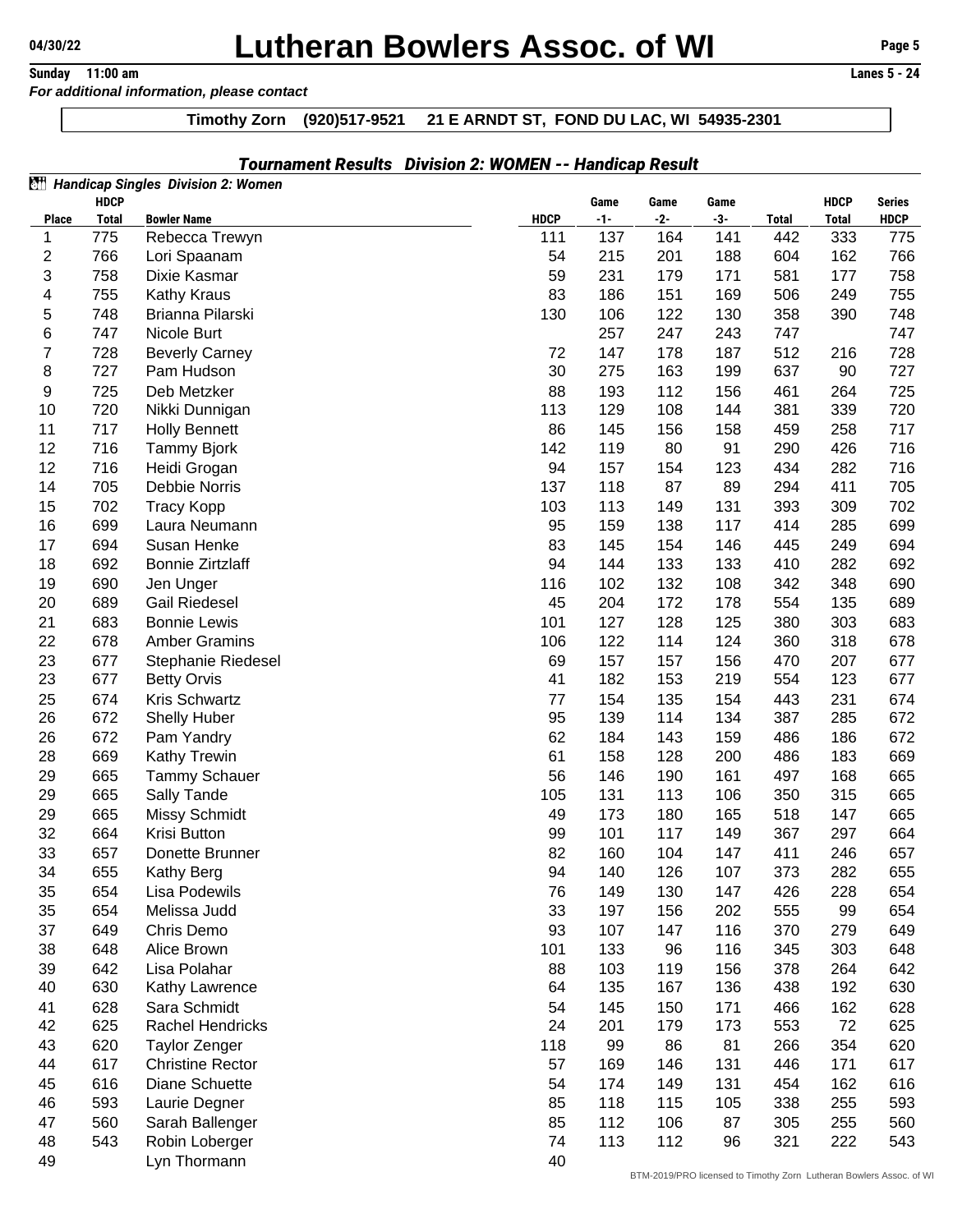# **Lutheran Bowlers Assoc. of WI** Page 6<br> **Sunday** 11:00 am<br> **Lanes 5 - 24**

**Sunday** 11:00 am *For additional information, please contact*

## **Timothy Zorn (920)517-9521 21 E ARNDT ST, FOND DU LAC, WI 54935-2301**

## *Tournament Results Division 1: OPEN -- Scratch Result*

| NG 1             | Scr          | <b>Scratch Singles Division 1: Open</b> |               |               |               |              |
|------------------|--------------|-----------------------------------------|---------------|---------------|---------------|--------------|
| <b>Place</b>     | <b>Total</b> | <b>Bowler Name</b>                      | Game<br>$-1-$ | Game<br>$-2-$ | Game<br>$-3-$ | <b>Total</b> |
| 1                | 766          | <b>Jeff Shircel</b>                     | 258           | 283           | 225           | 766          |
| $\mathbf{2}$     | 715          | <b>Blake Schmidt</b>                    | 245           | 236           | 234           | 715          |
| 3                | 694          | <b>Aaron Nachtwey</b>                   | 246           | 237           | 211           | 694          |
| 4                | 692          | Ed Spanbauer, IV                        | 279           | 176           | 237           | 692          |
| 5                | 680          | <b>Rick Rector</b>                      | 209           | 256           | 215           | 680          |
| 6                | 665          | <b>Jacob Yandry</b>                     | 258           | 217           | 190           | 665          |
| $\overline{7}$   | 664          | Lee Neumann                             | 205           | 227           | 232           | 664          |
| $\overline{7}$   | 664          | Keifer Sullivan                         | 204           | 235           | 225           | 664          |
| $\boldsymbol{9}$ | 662          | <b>Ryan Orvis</b>                       | 171           | 268           | 223           | 662          |
| $\boldsymbol{9}$ | 662          | <b>Brady Schmidt</b>                    | 228           | 203           | 231           | 662          |
| 11               | 654          | <b>Matt Orvis</b>                       | 244           | 197           | 213           | 654          |
| 12               | 652          | Pete Burditt                            | 205           | 234           | 213           | 652          |
| 13               | 649          | Gene Pobloski                           | 237           | 200           | 212           | 649          |
| 14               | 648          | Dave Gajewski                           | 257           | 185           | 206           | 648          |
| 15               | 646          | <b>Josh Drews</b>                       | 227           | 216           | 203           | 646          |
| 16               | 640          | <b>Jesse Burt</b>                       | 215           | 233           | 192           | 640          |
| 17               | 638          | <b>Trevor Schoerner</b>                 | 169           | 223           | 246           | 638          |
| 18               | 633          | <b>Jerry Riemer</b>                     | 245           | 224           | 164           | 633          |
| 19               | 631          | <b>Steven Berndt</b>                    | 187           | 208           | 236           | 631          |
| 20               | 623          | <b>Eric Waters</b>                      | 226           | 191           | 206           | 623          |
| 21               | 622          | <b>Nate Painter</b>                     | 215           | 239           | 168           | 622          |
| 22               | 617          | <b>Eric Trewyn</b>                      | 192           | 220           | 205           | 617          |
| 23               | 596          | John Huber                              | 211           | 183           | 202           | 596          |
| 24               | 592          | John Brooks                             | 243           | 192           | 157           | 592          |
| 25               | 580          | <b>Josh Yandry</b>                      | 200           | 183           | 197           | 580          |
| 26               | 560          | <b>Allan Berndt</b>                     | 187           | 191           | 182           | 560          |
| 27               | 547          | <b>Mike Winkel</b>                      | 183           | 185           | 179           | 547          |
| 28               | 533          | <b>Nelson Waters</b>                    | 182           | 192           | 159           | 533          |
| 29               | 530          | <b>Baker Schmidt</b>                    | 160           | 179           | 191           | 530          |
| 30               | 471          | Doug Yandry                             | 153           | 145           | 173           | 471          |
| 31               |              | Lukas Schumann                          |               |               |               |              |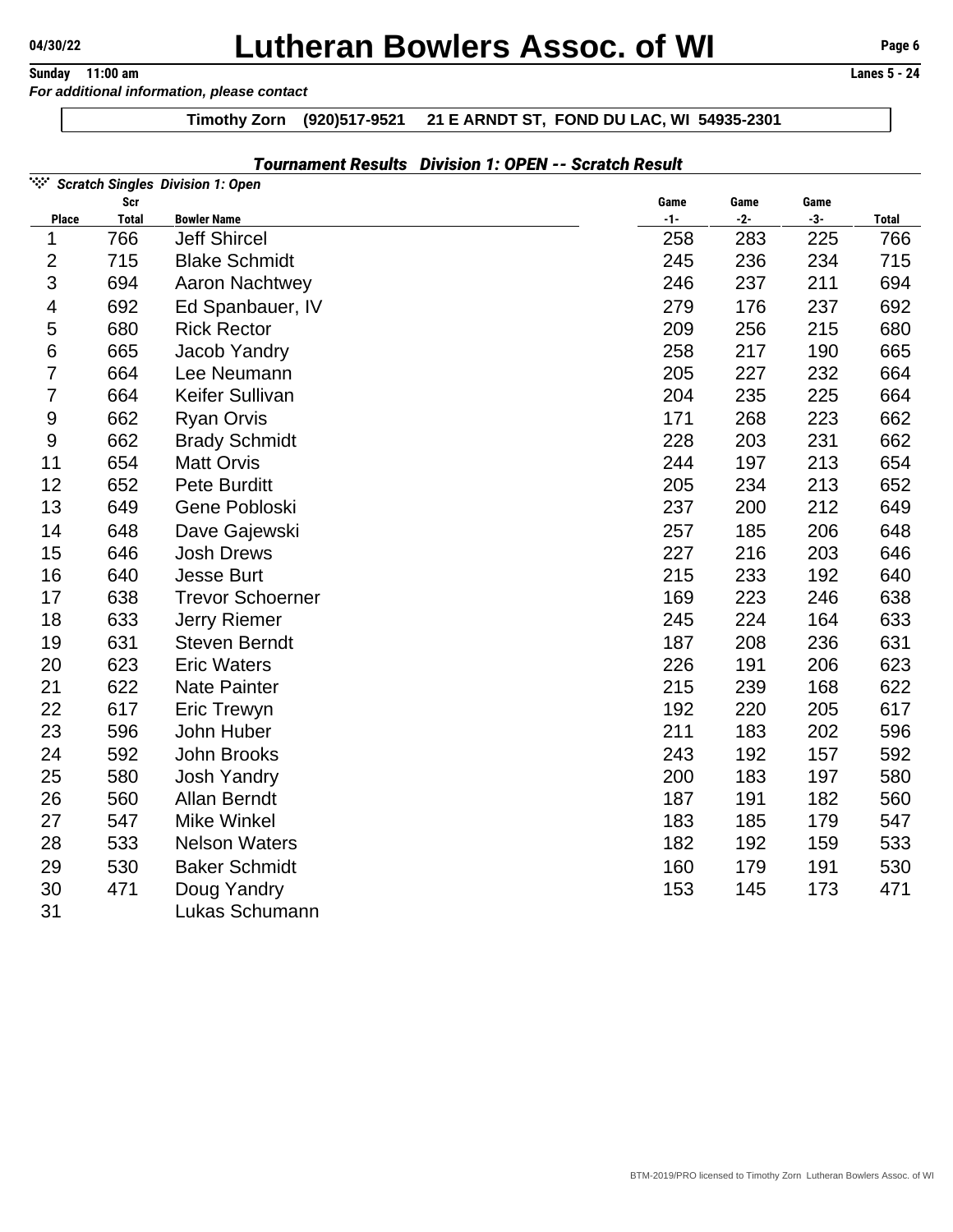### **Timothy Zorn (920)517-9521 21 E ARNDT ST, FOND DU LAC, WI 54935-2301**

|                         |                             | 조 Handicap Doubles Division 1: Open |             |               |               |             |              |                             |                       |
|-------------------------|-----------------------------|-------------------------------------|-------------|---------------|---------------|-------------|--------------|-----------------------------|-----------------------|
| <b>Place</b>            | <b>HDCP</b><br><b>Total</b> | <b>Team Name</b>                    | <b>HDCP</b> | Game<br>$-1-$ | Game<br>$-2-$ | Game<br>-3- | <b>Total</b> | <b>HDCP</b><br><b>Total</b> | Series<br><b>HDCP</b> |
| 1                       | 1560                        | S. McEssey/E. Waters                | 89          | 388           | 505           | 400         | 1293         | 267                         | 1560                  |
| $\overline{\mathbf{c}}$ | 1512                        | B. Solchenberger/M. Downing         | 103         | 384           | 407           | 412         | 1203         | 309                         | 1512                  |
| 3                       | 1506                        | W. Graupner/P. Graupner             | 121         | 325           | 388           | 430         | 1143         | 363                         | 1506                  |
| 4                       | 1504                        | M. Stuedemann/M. Stuedemann         | 138         | 284           | 385           | 421         | 1090         | 414                         | 1504                  |
| 5                       | 1448                        | T. Riedesel/R. Riedesel             | 34          | 387           | 492           | 467         | 1346         | 102                         | 1448                  |
| 6                       | 1434                        | J. Brooks/G. Pobloski               |             | 479           | 492           | 463         | 1434         |                             | 1434                  |
| $\overline{7}$          | 1433                        | E. Spanbauer/R. Orvis               | 19          | 451           | 462           | 463         | 1376         | 57                          | 1433                  |
| 8                       | 1423                        | M. Krahn/M. Krahn                   | 218         | 235           | 269           | 265         | 769          | 654                         | 1423                  |
| 9                       | 1422                        | J. Jones/R. Gulbransen              | 113         | 300           | 425           | 358         | 1083         | 339                         | 1422                  |
| 10                      | 1415                        | W. Werner/E. Pribnow                | 71          | 273           | 458           | 471         | 1202         | 213                         | 1415                  |
| 11                      | 1413                        | M. Pytlik/D. Dunnigan               | 170         | 287           | 320           | 296         | 903          | 510                         | 1413                  |
| 12                      | 1411                        | M. Riedesel/B. Riedesel             | 116         | 324           | 399           | 340         | 1063         | 348                         | 1411                  |
| 13                      | 1406                        | I. Lueck/J. Lueck                   | 77          | 379           | 426           | 370         | 1175         | 231                         | 1406                  |
| 13                      | 1406                        | D. Shircel/S. Thao                  | 138         | 337           | 290           | 365         | 992          | 414                         | 1406                  |
| 15                      | 1405                        | J. Stuedemann/L. Stuedemann         | 229         | 236           | 242           | 240         | 718          | 687                         | 1405                  |
| 16                      | 1402                        | K. Hansen/T. Hansen                 | 132         | 310           | 322           | 374         | 1006         | 396                         | 1402                  |
| 17                      | 1401                        | S. Lentz/J. Lentz                   | 210         | 232           | 260           | 279         | 771          | 630                         | 1401                  |
| 18                      | 1400                        | D. Norenberg/N. Waters              | 80          | 368           | 395           | 397         | 1160         | 240                         | 1400                  |
| 19                      | 1397                        | K. Pieper/J. Pieper                 | 128         | 282           | 319           | 412         | 1013         | 384                         | 1397                  |
| 20                      | 1380                        | M. Sykora/J. Sykora                 | 155         | 336           | 252           | 327         | 915          | 465                         | 1380                  |
| 21                      | 1378                        | F. Bailey/B. Bailey                 | 41          | 401           | 431           | 423         | 1255         | 123                         | 1378                  |
| 22                      | 1375                        | B. Trewin/R. Chaney                 | 122         | 356           | 331           | 322         | 1009         | 366                         | 1375                  |
| 23                      | 1374                        | J. Drews/M. Orvis                   | 70          | 358           | 379           | 427         | 1164         | 210                         | 1374                  |
| 24                      | 1368                        | J. Backeberg/M. Grob                | 130         | 285           | 369           | 324         | 978          | 390                         | 1368                  |
| 24                      | 1368                        | J. Webster/D. Bira                  | 241         | 203           | 194           | 248         | 645          | 723                         | 1368                  |
| 26                      | 1366                        | S. Haugstad/T. Schuette             | 71          | 382           | 364           | 407         | 1153         | 213                         | 1366                  |
| 27                      | 1363                        | C. Wagner/N. Painter                | 58          | 410           | 449           | 330         | 1189         | 174                         | 1363                  |
| 27                      | 1363                        | H. Graupner/C. Krumvieda            | 144         | 268           | 316           | 347         | 931          | 432                         | 1363                  |
| 29                      | 1360                        | J. Backeberg/S. Bailey              | 225         | 203           | 247           | 235         | 685          | 675                         | 1360                  |
| 30                      | 1359                        | J. West/T. Zorn                     | 134         | 310           | 296           | 351         | 957          | 402                         | 1359                  |
| 31                      | 1358                        | D. Hupke/J. McCulloch               | 102         | 324           | 372           | 356         | 1052         | 306                         | 1358                  |
| 32                      | 1357                        | J. Kopp/R. Kopp                     | 203         | 242           | 234           | 272         | 748          | 609                         | 1357                  |
| 33                      | 1355                        | A. Nachtwey/J. Shircel              |             | 413           | 476           | 466         | 1355         |                             | 1355                  |
| 34                      | 1350                        | N. Stone/H. Wollen                  | 154         | 324           | 265           | 299         | 888          | 462                         | 1350                  |
| 35                      | 1349                        | M. Kucksdorf/H. Wolfgram            | 190         | 260           | 250           | 269         | 779          | 570                         | 1349                  |
| 36                      | 1347                        | J. Uecker/B. Buettner               | 160         | 304           | 289           | 274         | 867          | 480                         | 1347                  |
| 37                      | 1345                        | F. Bailey/P. Felton                 | 132         | 274           | 344           | 331         | 949          | 396                         | 1345                  |
| 38                      | 1342                        | D. Kucksdorf/B. Wolfgram            | 115         | 376           | 287           | 334         | 997          | 345                         | 1342                  |
| 39                      | 1338                        | P. Gaertner/C. Witthun              | 147         | 335           | 244           | 318         | 897          | 441                         | 1338                  |
| 40                      | 1336                        | L. Bailey/B. Demo                   | 90          | 348           | 380           | 338         | 1066         | 270                         | 1336                  |
| 41                      | 1335                        | N. Judd/T. Schmidt                  | 114         | 329           | 344           | 320         | 993          | 342                         | 1335                  |
| 42                      | 1331                        | L. Schumann/L. Hovorka              | 64          | 350           | 370           | 419         | 1139         | 192                         | 1331                  |
| 43                      | 1324                        | K. Sullivan/J. Riemer               | 14          | 429           | 412           | 441         | 1282         | 42                          |                       |
| 44                      | 1317                        | K. Wilson/J. Thormann               | 39          | 408           | 403           | 389         | 1200         | 117                         | 1324<br>1317          |
| 45                      | 1314                        | L. Keller/N. Keller                 |             |               |               |             |              | 324                         | 1314                  |
| 46                      | 1311                        |                                     | 108<br>36   | 328<br>401    | 316<br>381    | 346<br>421  | 990<br>1203  | 108                         |                       |
|                         |                             | J. Yandry/E. Trewyn                 |             |               |               |             |              |                             | 1311                  |
| 47                      | 1304                        | S. Switz/B. Switz                   | 130         | 262           | 334           | 318         | 914          | 390                         | 1304                  |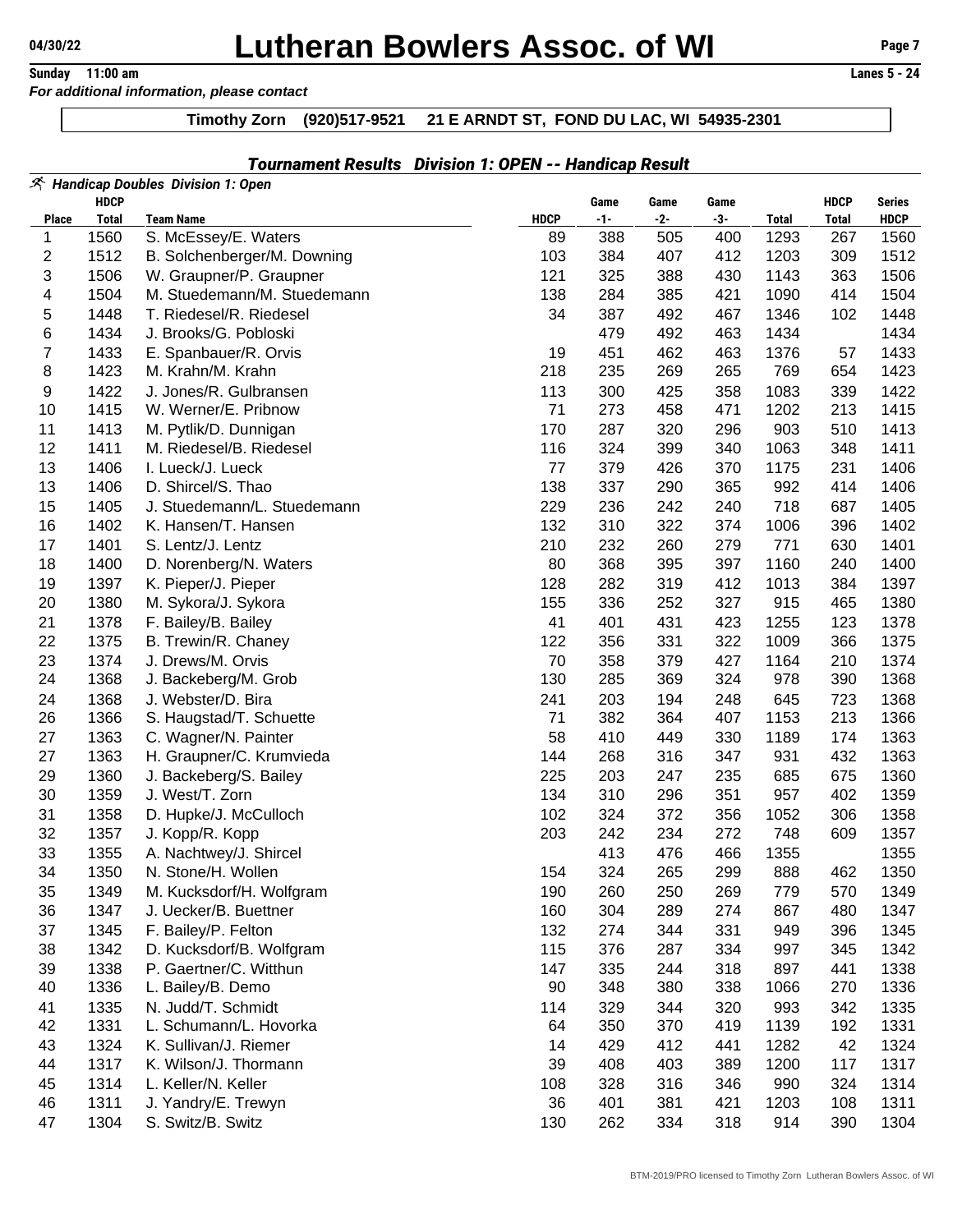### *For additional information, please contact*

|              | <b>HDCP</b>  |                                 |             | Game  | Game  | Game  |              | <b>HDCP</b>  | Series      |
|--------------|--------------|---------------------------------|-------------|-------|-------|-------|--------------|--------------|-------------|
| <b>Place</b> | <b>Total</b> | <b>Team Name</b>                | <b>HDCP</b> | $-1-$ | $-2-$ | $-3-$ | <b>Total</b> | <b>Total</b> | <b>HDCP</b> |
| 48           | 1301         | M. Winkel/B. Schmidt            | 11          | 458   | 382   | 428   | 1268         | 33           | 1301        |
| 49           | 1298         | P. Chapman/D. Chapman           | 193         | 250   | 242   | 227   | 719          | 579          | 1298        |
| 50           | 1296         | S. Hansen/E. Hansen             | 125         | 345   | 298   | 278   | 921          | 375          | 1296        |
| 51           | 1288         | P. Burditt/J. Huber             | 53          | 404   | 337   | 388   | 1129         | 159          | 1288        |
| 51           | 1288         | M. Podewils/K. Zirtzlaff        | 88          | 342   | 358   | 324   | 1024         | 264          | 1288        |
| 53           | 1287         | C. Ertl/P. Wnuczek              | 135         | 280   | 304   | 298   | 882          | 405          | 1287        |
| 54           | 1286         | V. Werner/M. Henke              | 104         | 360   | 325   | 289   | 974          | 312          | 1286        |
| 54           | 1286         | D. Yandry/J. Yandry             | 105         | 319   | 315   | 337   | 971          | 315          | 1286        |
| 56           | 1284         | C. Graupner/D. Graupner         | 169         | 229   | 256   | 292   | 777          | 507          | 1284        |
| 57           | 1283         | B. Willer/D. Eckert             | 193         | 195   | 239   | 270   | 704          | 579          | 1283        |
| 58           | 1281         | B. Schmidt/B. Schmidt           | 45          | 383   | 374   | 389   | 1146         | 135          | 1281        |
| 59           | 1279         | J. Holschbach/N. Ollendorf      | 249         | 193   | 156   | 183   | 532          | 747          | 1279        |
| 60           | 1268         | M. Londo/J. Kruschke            | 111         | 306   | 319   | 310   | 935          | 333          | 1268        |
| 61           | 1263         | K. Schmidt/S. Pekarske          | 202         | 197   | 241   | 219   | 657          | 606          | 1263        |
| 61           | 1263         | B. Hendricks/R. Riedesel        | 64          | 395   | 328   | 348   | 1071         | 192          | 1263        |
| 63           | 1262         | D. Yandry/G. Zilisch            | 119         | 256   | 364   | 285   | 905          | 357          | 1262        |
| 64           | 1260         | D. Schwartz/L. Neumann          | 58          | 373   | 353   | 360   | 1086         | 174          | 1260        |
| 65           | 1253         | B. Bailey/B. Bailey             | 64          | 303   | 401   | 357   | 1061         | 192          | 1253        |
| 66           | 1251         | S. Berg/J. Short                | 177         | 280   | 224   | 216   | 720          | 531          | 1251        |
| 67           | 1248         | T. Willer/R. Lattermann         | 163         | 199   | 244   | 316   | 759          | 489          | 1248        |
| 67           | 1248         | S. Whitebear/C. Johnson         | 133         | 290   | 298   | 261   | 849          | 399          | 1248        |
| 69           | 1247         | A. Berndt/S. Berndt             | 6           | 386   | 420   | 423   | 1229         | 18           | 1247        |
| 70           | 1242         | G. Gramins/R. Bennett           | 128         | 375   | 235   | 248   | 858          | 384          | 1242        |
| 71           | 1241         | J. Grogan/L. Polahar            | 99          | 313   | 326   | 305   | 944          | 297          | 1241        |
| 72           | 1239         | J. Launderville/J. Launderville | 109         | 331   | 304   | 277   | 912          | 327          | 1239        |
| 73           | 1238         | G. Schwartz/C. Holschbach       | 205         | 222   | 193   | 208   | 623          | 615          | 1238        |
| 74           | 1228         | J. Whitebear/R. Johnson         | 89          | 304   | 336   | 321   | 961          | 267          | 1228        |
| 75           | 1223         | K. Kislia/S. Kislia             | 167         | 256   | 217   | 249   | 722          | 501          | 1223        |
| 75           | 1223         | C. Loberger/M. Kraus            | 119         | 287   | 240   | 339   | 866          | 357          | 1223        |
| 77           | 1222         | S. Laabs/M. Orvis               | 60          | 335   | 339   | 368   | 1042         | 180          | 1222        |
| 78           | 1221         | P. Tonn/D. McConeghy            | 106         | 316   | 301   | 286   | 903          | 318          | 1221        |
| 78           | 1221         | C. Frye/M. Free                 | 174         | 256   | 238   | 205   | 699          | 522          | 1221        |
| 80           | 1212         | R. Rector/D. Gajewski           | 14          | 395   | 378   | 397   | 1170         | 42           | 1212        |
| 81           | 1197         | M. Thormann/W. Wilson           | 66          | 324   | 311   | 364   | 999          | 198          | 1197        |
| 82           | 1187         | D. Riedesel/J. Klein            | 118         | 283   | 287   | 263   | 833          | 354          | 1187        |
| 83           | 1186         | J. Burt/T. Schoerner            |             | 448   | 389   | 349   | 1186         |              | 1186        |
| 84           | 1174         | R. Lehman/B. Zastrow            | 69          | 324   | 325   | 318   | 967          | 207          | 1174        |
| 85           | 1149         | J. Kasmar/D. Hupke              | 93          | 303   | 287   | 280   | 870          | 279          | 1149        |
| 86           | 1130         | C. Schmidt/S. Schmidt           | 168         | 215   | 218   | 193   | 626          | 504          | 1130        |
| 87           | 1126         | T. Church/J. Johnson            | 36          | 333   | 354   | 331   | 1018         | 108          | 1126        |
| 88           | 1075         | N. Rezin/J. Church              | 108         | 199   | 284   | 268   | 751          | 324          | 1075        |
|              |              |                                 |             |       |       |       |              |              |             |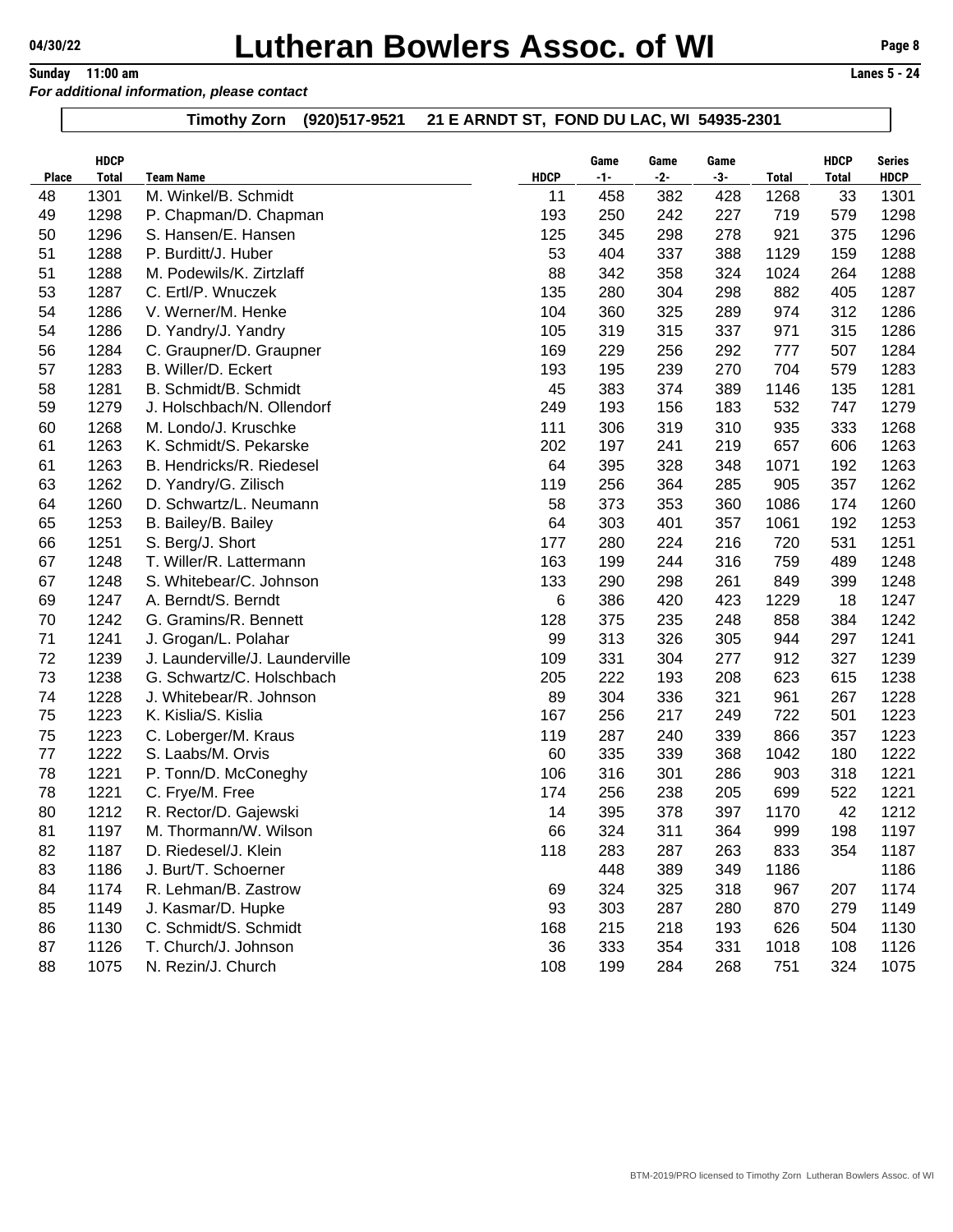# **Lutheran Bowlers Assoc. of WI** Page 9<br> **Sunday** 11:00 am<br> **Lanes 5 - 24**

*For additional information, please contact*

**Timothy Zorn (920)517-9521 21 E ARNDT ST, FOND DU LAC, WI 54935-2301**

|              |              | 조 Handicap Doubles Division 2: Women |             |       |       |       |              |              |               |
|--------------|--------------|--------------------------------------|-------------|-------|-------|-------|--------------|--------------|---------------|
|              | <b>HDCP</b>  |                                      |             | Game  | Game  | Game  |              | <b>HDCP</b>  | <b>Series</b> |
| <b>Place</b> | <b>Total</b> | <b>Team Name</b>                     | <b>HDCP</b> | $-1-$ | $-2-$ | $-3-$ | <b>Total</b> | <b>Total</b> | <b>HDCP</b>   |
| 1            | 1449         | A. Gramins/H. Bennett                | 192         | 289   | 306   | 278   | 873          | 576          | 1449          |
| 2            | 1445         | N. Dunnigan/B. Pilarski              | 243         | 246   | 224   | 246   | 716          | 729          | 1445          |
| 3            | 1442         | R. Trewyn/D. Kasmar                  | 170         | 292   | 293   | 347   | 932          | 510          | 1442          |
| 4            | 1438         | N. Burt/P. Hudson                    | 20          | 456   | 463   | 459   | 1378         | 60           | 1438          |
| 5            | 1421         | L. Neumann/K. Schwartz               | 172         | 321   | 290   | 294   | 905          | 516          | 1421          |
| 6            | 1411         | L. West/G. Zorn                      | 211         | 248   | 255   | 275   | 778          | 633          | 1411          |
| 7            | 1400         | R. Loberger/K. Kraus                 | 157         | 295   | 301   | 333   | 929          | 471          | 1400          |
| 8            | 1377         | T. Zenger/D. Metzker                 | 206         | 247   | 246   | 266   | 759          | 618          | 1377          |
| 9            | 1367         | B. Lewis/A. Brown                    | 202         | 243   | 276   | 242   | 761          | 606          | 1367          |
| 10           | 1360         | H. Grogan/L. Polahar                 | 182         | 256   | 266   | 292   | 814          | 546          | 1360          |
| 11           | 1359         | T. Kopp/C. Demo                      | 196         | 249   | 274   | 248   | 771          | 588          | 1359          |
| 11           | 1359         | S. Henke/B. Carney                   | 155         | 319   | 239   | 336   | 894          | 465          | 1359          |
| 13           | 1350         | S. Huber/T. Bjork                    | 237         | 213   | 174   | 252   | 639          | 711          | 1350          |
| 14           | 1347         | K. Button/J. Unger                   | 215         | 233   | 226   | 243   | 702          | 645          | 1347          |
| 15           | 1346         | L. Podewils/B. Zirtzlaff             | 170         | 233   | 308   | 295   | 836          | 510          | 1346          |
| 16           | 1341         | D. Brunner/K. Lawrence               | 146         | 296   | 294   | 313   | 903          | 438          | 1341          |
| 17           | 1326         | J. Chaney/S. Schmidt                 | 152         | 297   | 265   | 308   | 870          | 456          | 1326          |
| 18           | 1319         | D. Schuette/T. Schauer               | 110         | 287   | 350   | 352   | 989          | 330          | 1319          |
| 19           | 1306         | S. Tande/K. Berg                     | 199         | 212   | 282   | 215   | 709          | 597          | 1306          |
| 20           | 1295         | M. Schmidt/M. Judd                   | 82          | 279   | 383   | 387   | 1049         | 246          | 1295          |
| 21           | 1270         | B. Orvis/K. Trewin                   | 102         | 310   | 325   | 329   | 964          | 306          | 1270          |
| 22           | 1262         | P. Yandry/L. Spaanam                 | 116         | 294   | 354   | 266   | 914          | 348          | 1262          |
| 23           | 1234         | D. Norris/S. Ballenger               | 222         | 241   | 138   | 189   | 568          | 666          | 1234          |
| 24           | 1203         | C. Rector/L. Thormann                | 97          | 295   | 323   | 294   | 912          | 291          | 1203          |
| 25           | 1173         | R. Hendricks/S. Riedesel             | 93          | 314   | 312   | 268   | 894          | 279          | 1173          |
| 26           | 1143         | L. Degner/G. Riedesel                | 130         | 251   | 233   | 269   | 753          | 390          | 1143          |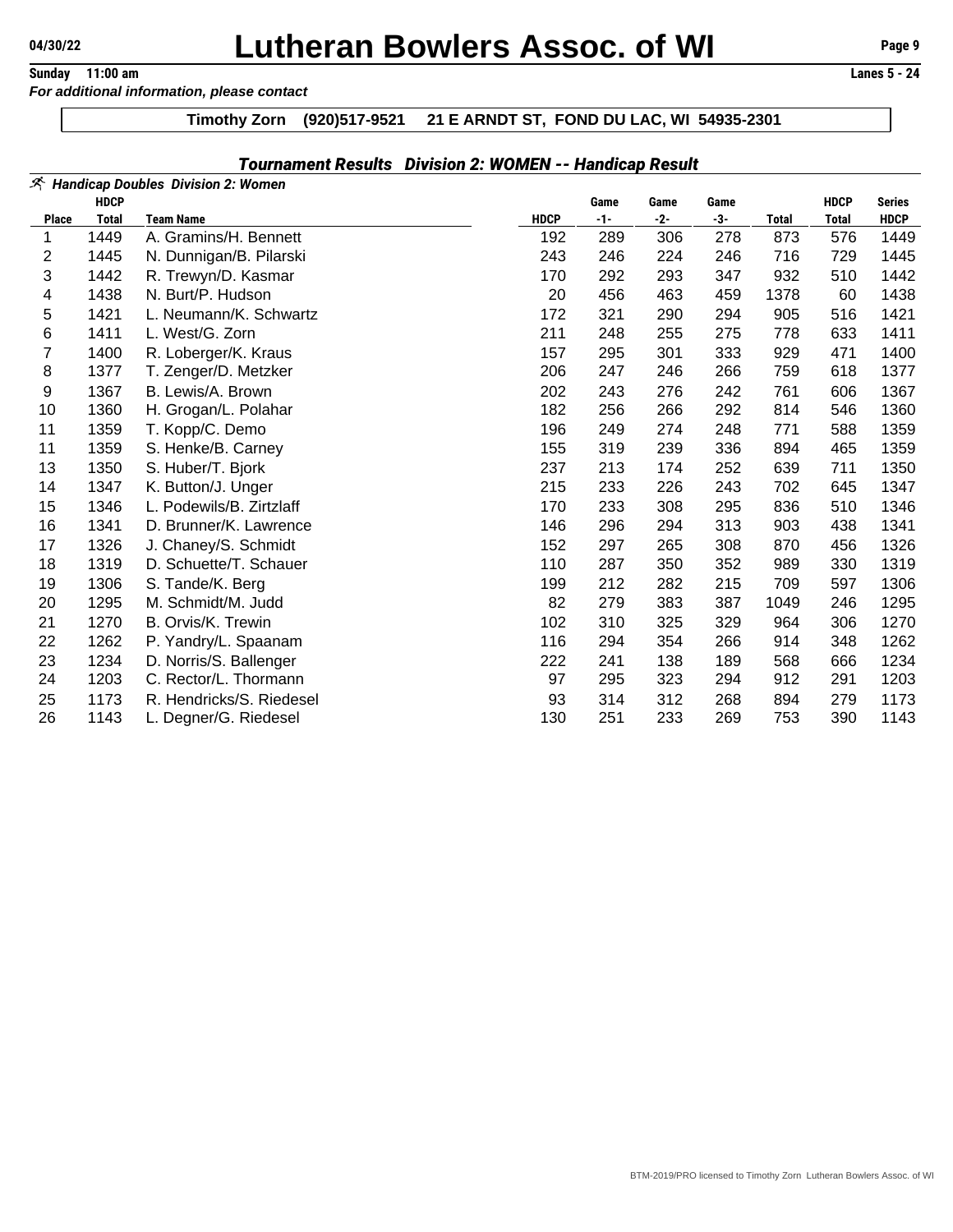# **Lutheran Bowlers Assoc. of WI** Page 10<br> **Sunday** 11:00 am<br> **Lanes 5 - 24**

**Sunday** 11:00 am *For additional information, please contact*

# **Timothy Zorn (920)517-9521 21 E ARNDT ST, FOND DU LAC, WI 54935-2301**

# *Tournament Results Division 1: OPEN -- Scratch Result*

|                |       | Scratch Doubles Division 1: Open |       |      |      |       |
|----------------|-------|----------------------------------|-------|------|------|-------|
|                | Scr   |                                  | Game  | Game | Game |       |
| <b>Place</b>   | Total | Team Name                        | $-1-$ | -2-  | -3-  | Total |
|                | 1434  | J. Brooks/G. Pobloski            | 479   | 492  | 463  | 1434  |
| $\overline{2}$ | 1376  | E. Spanbauer/R. Orvis            | 451   | 462  | 463  | 1376  |
| 3              | 1355  | A. Nachtwey/J. Shircel           | 413   | 476  | 466  | 1355  |
| 4              | 1345  | E. Waters/N. Waters              | 380   | 503  | 462  | 1345  |
| 5              | 1305  | J. Riemer/D. Gajewski            | 477   | 391  | 437  | 1305  |
| 6              | 1302  | B. Schmidt/B. Schmidt            | 422   | 422  | 458  | 1302  |
| 7              | 1231  | J. Drews/L. Neumann              | 439   | 373  | 419  | 1231  |
| 8              | 1229  | A. Berndt/S. Berndt              | 386   | 420  | 423  | 1229  |
| 9              | 1203  | J. Yandry/E. Trewyn              | 401   | 381  | 421  | 1203  |
| 10             | 1194  | N. Painter/M. Orvis              | 375   | 418  | 401  | 1194  |
| 11             | 1186  | J. Burt/T. Schoerner             | 448   | 389  | 349  | 1186  |
| 12             | 1147  | R. Rector/K. Sullivan            | 347   | 399  | 401  | 1147  |
| 13             | 1129  | P. Burditt/J. Huber              | 404   | 337  | 388  | 1129  |
| 14             | 1112  | B. Schmidt/M. Winkel             | 419   | 334  | 359  | 1112  |
| 15             | 971   | D. Yandry/J. Yandry              | 319   | 315  | 337  | 971   |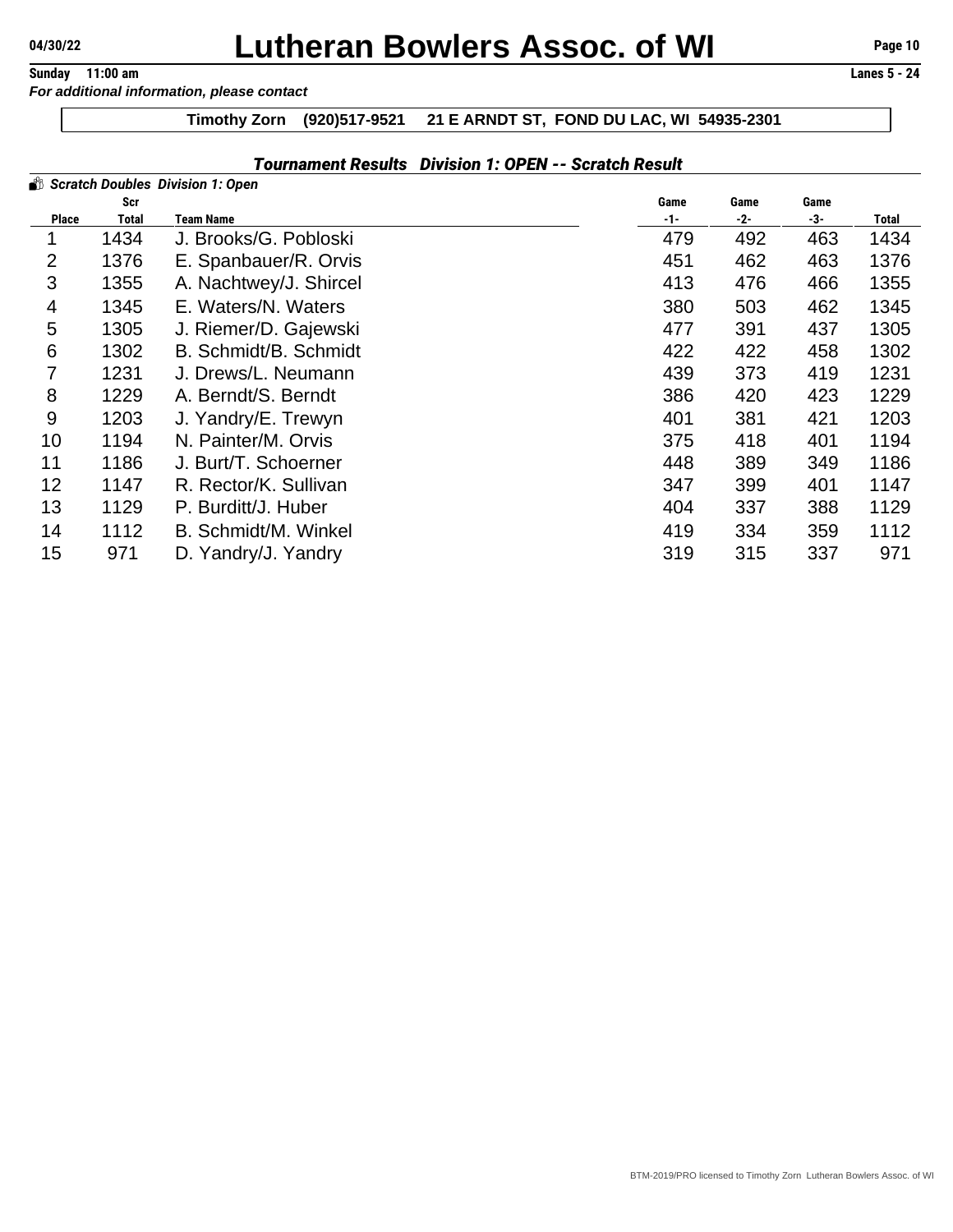# **CA/30/22 Lutheran Bowlers Assoc. of WI** Page 11<br> **Sunday** 11:00 am<br> **Lanes 5 - 24**

*For additional information, please contact*

# **Timothy Zorn (920)517-9521 21 E ARNDT ST, FOND DU LAC, WI 54935-2301**

|              |              | Teams Division 1: Open       |             |       |       |       |              |              |               |
|--------------|--------------|------------------------------|-------------|-------|-------|-------|--------------|--------------|---------------|
|              | <b>HDCP</b>  |                              |             | Game  | Game  | Game  |              | <b>HDCP</b>  | <b>Series</b> |
| <b>Place</b> | <b>Total</b> | <b>Team Name</b>             | <b>HDCP</b> | $-1-$ | $-2-$ | $-3-$ | <b>Total</b> | <b>Total</b> | <b>HDCP</b>   |
| 1            | 2933         | <b>Rock River Lanes</b>      | 28          | 842   | 1027  | 980   | 2849         | 84           | 2933          |
| 2            | 2902         | <b>Brewers</b>               | 173         | 745   | 845   | 793   | 2383         | 519          | 2902          |
| 3            | 2841         | Lakeshore Lanes              | 164         | 770   | 828   | 751   | 2349         | 492          | 2841          |
| 4            | 2830         | Hansen's                     | 257         | 692   | 704   | 663   | 2059         | 771          | 2830          |
| 5            | 2760         | <b>Badgers</b>               | 199         | 726   | 644   | 793   | 2163         | 597          | 2760          |
| 6            | 2751         | <b>Stuede Crew</b>           | 428         | 504   | 508   | 455   | 1467         | 1284         | 2751          |
| 7            | 2728         | Legends of the Lane          | 105         | 843   | 865   | 705   | 2413         | 315          | 2728          |
| 8            | 2722         | Herman's Team                | 296         | 562   | 631   | 641   | 1834         | 888          | 2722          |
| 9            | 2718         | All for One                  | 128         | 773   | 733   | 828   | 2334         | 384          | 2718          |
| 10           | 2715         | Harrigan Parkside Fune       | 427         | 457   | 508   | 469   | 1434         | 1281         | 2715          |
| 10           | 2715         | Beers & Bombs                | 141         | 767   | 785   | 740   | 2292         | 423          | 2715          |
| 12           | 2682         | Packers                      | 289         | 600   | 628   | 587   | 1815         | 867          | 2682          |
| 12           | 2682         | Gail's Grands                | 234         | 686   | 684   | 610   | 1980         | 702          | 2682          |
| 14           | 2673         | The Bald & the Beautif       | 105         | 784   | 829   | 745   | 2358         | 315          | 2673          |
| 15           | 2669         | Good Shepherd-Plymouth       | 64          | 832   | 827   | 818   | 2477         | 192          | 2669          |
| 16           | 2665         | Pinbusters                   | 143         | 721   | 747   | 768   | 2236         | 429          | 2665          |
| 17           | 2654         | The Ashwaubenon Bowlin       | 118         | 731   | 726   | 843   | 2300         | 354          | 2654          |
| 18           | 2652         | The Old & the Reckless       | 70          | 767   | 859   | 816   | 2442         | 210          | 2652          |
| 19           | 2638         | Gloria's Team                | 348         | 508   | 568   | 518   | 1594         | 1044         | 2638          |
| 20           | 2636         | <b>Buck's Custom Welding</b> | 233         | 633   | 677   | 627   | 1937         | 699          | 2636          |
| 21           | 2625         | <b>Bible Boyz</b>            | 166         | 680   | 706   | 703   | 2089         | 536          | 2625          |
| 22           | 2621         | <b>Turkey Club</b>           | 133         | 743   | 768   | 711   | 2222         | 399          | 2621          |
| 23           | 2611         | <b>Bros</b>                  | 56          | 788   | 831   | 824   | 2443         | 168          | 2611          |
| 24           | 2610         | All In                       | 169         | 720   | 681   | 702   | 2103         | 507          | 2610          |
| 25           | 2590         | <b>Good Shepherd Scott</b>   | 285         | 596   | 567   | 572   | 1735         | 855          | 2590          |
| 26           | 2572         | Sharon's Buddies             | 222         | 652   | 660   | 594   | 1906         | 666          | 2572          |
| 27           | 2566         | K-Town Strong                | 328         | 540   | 553   | 489   | 1582         | 984          | 2566          |
| 27           | 2566         | All Spares                   | 294         | 565   | 578   | 541   | 1684         | 882          | 2566          |
| 29           | 2561         | Harrigan Parkside Fune       | 450         | 384   | 414   | 413   | 1211         | 1350         | 2561          |
| 30           | 2547         | The Mismatched               | 273         | 616   | 541   | 571   | 1728         | 819          | 2547          |
| 31           | 2525         | Gail's Guys                  | 98          | 730   | 786   | 715   | 2231         | 294          | 2525          |
| 32           | 2519         | <b>Holy Ballers</b>          | 298         | 555   | 508   | 562   | 1625         | 894          | 2519          |
| 33           | 2508         | Body byBuffet                | 347         | 479   | 523   | 465   | 1467         | 1041         | 2508          |
| 34           | 2507         | <b>Whitetail Trucking</b>    | 237         | 586   | 570   | 640   | 1796         | 711          | 2507          |
| 35           | 2502         | <b>Fireball Lanes</b>        | 367         | 358   | 459   | 584   | 1401         | 1101         | 2502          |
| 36           | 2501         | Triple X                     | 186         | 665   | 647   | 631   | 1943         | 558          | 2501          |
| 37           | 2499         | Spare Me                     | 304         | 518   | 550   | 519   | 1587         | 912          | 2499          |
| 38           | 2492         | Kosmo Men                    | 195         | 600   | 704   | 603   | 1907         | 585          | 2492          |
| 39           | 2447         | <b>Grace Strikers</b>        | 187         | 618   | 599   | 669   | 1886         | 561          | 2447          |
| 40           | 2444         | All Pins Matter              | 253         | 605   | 550   | 530   | 1685         | 759          | 2444          |
| 41           | 2394         | Good Shepherd-Tomah          | 144         | 592   | 636   | 734   | 1962         | 432          | 2394          |
| 42           | 2360         | The Bowling Team             | 212         | 526   | 594   | 604   | 1724         | 636          | 2360          |
| 43           | 2309         | Sam Hill Gang                | 236         | 612   | 526   | 463   | 1601         | 708          | 2309          |
|              |              |                              |             |       |       |       |              |              |               |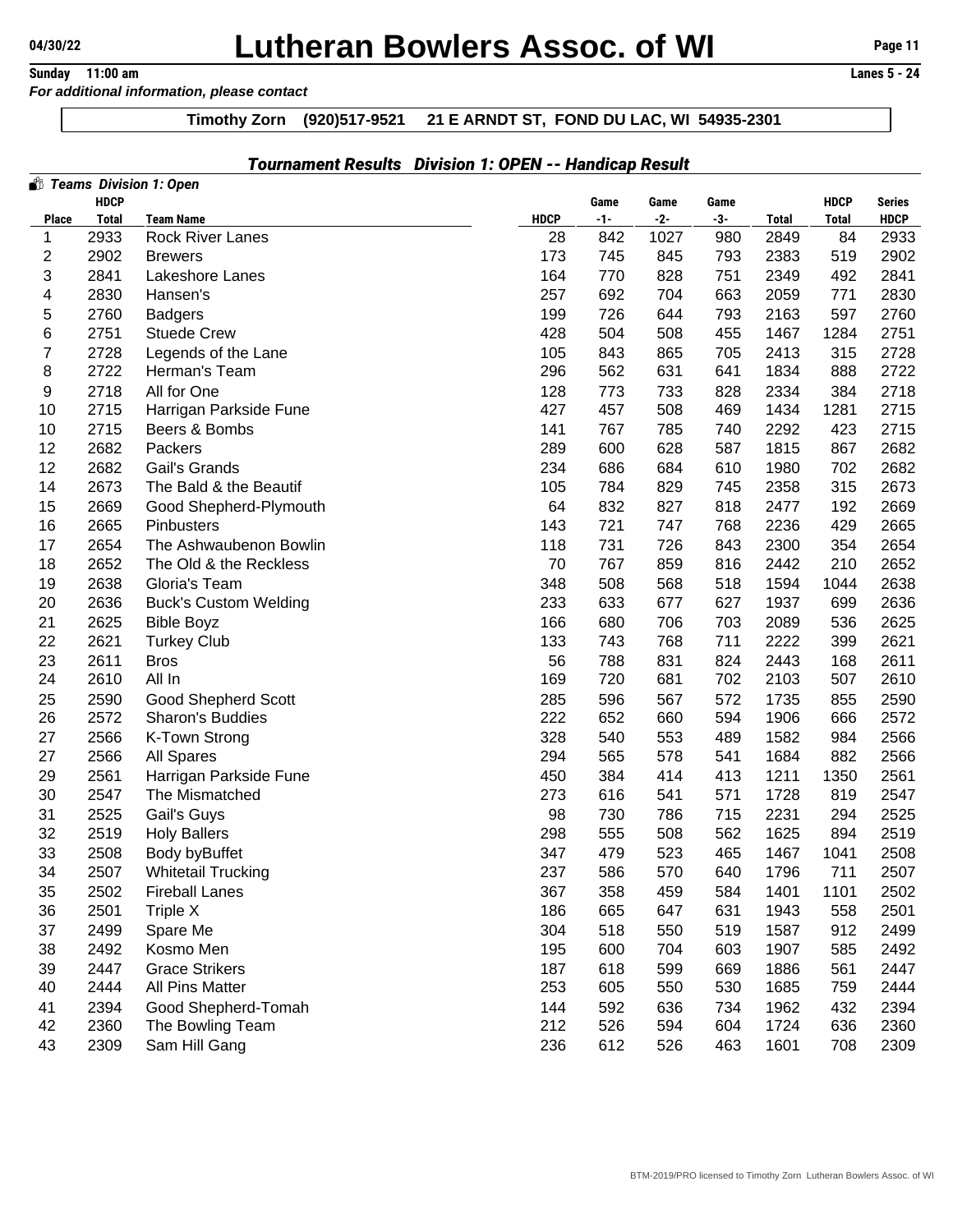# **Lutheran Bowlers Assoc. of WI** Page 12

### **Sunday** 11:00 am *For additional information, please contact*

# **Timothy Zorn (920)517-9521 21 E ARNDT ST, FOND DU LAC, WI 54935-2301**

|              |              | <b>B</b> Teams Division 2: Women |             |      |      |      |       |              |               |
|--------------|--------------|----------------------------------|-------------|------|------|------|-------|--------------|---------------|
|              | <b>HDCP</b>  |                                  |             | Game | Game | Game |       | <b>HDCP</b>  | <b>Series</b> |
| <b>Place</b> | <b>Total</b> | Team Name                        | <b>HDCP</b> | -1-  | -2-  | -3-  | Total | <b>Total</b> | <b>HDCP</b>   |
|              | 2887         | Demo's Divas                     | 433         | 525  | 523  | 540  | 1588  | 1299         | 2887          |
| 2            | 2769         | Heidi's Hornets                  | 352         | 571  | 531  | 611  | 1713  | 1056         | 2769          |
| 3            | 2702         | Kosmo Ladies                     | 376         | 538  | 497  | 539  | 1574  | 1128         | 2702          |
| 4            | 2694         | Dangerous Dames                  | 254         | 669  | 676  | 587  | 1932  | 762          | 2694          |
| 5            | 2641         | Good Shepherd-Plymouth           | 130         | 672  | 807  | 772  | 2251  | 390          | 2641          |
| 6            | 2576         | Fort's Foxy Females              | 213         | 671  | 592  | 674  | 1937  | 639          | 2576          |
| 7            | 2559         | We Try                           | 301         | 566  | 559  | 531  | 1656  | 903          | 2559          |
|              | 2559         | Good Shepherd Kathy              | 401         | 462  | 448  | 446  | 1356  | 1203         | 2559          |
| 9            | 2558         | <b>Sassy Strikers</b>            | 254         | 638  | 600  | 558  | 1796  | 762          | 2558          |
| 10           | 2552         | Lil Teal Dragons                 | 437         | 381  | 469  | 391  | 1241  | 1311         | 2552          |
| 11           | 2525         | <b>Lady Ball Breakers</b>        | 390         | 439  | 449  | 467  | 1355  | 1170         | 2525          |
| 12           | 2511         | One Ball, That's All             | 368         | 470  | 446  | 491  | 1407  | 1104         | 2511          |
| 13           | 2379         | Gail's Gals                      | 223         | 580  | 560  | 570  | 1710  | 669          | 2379          |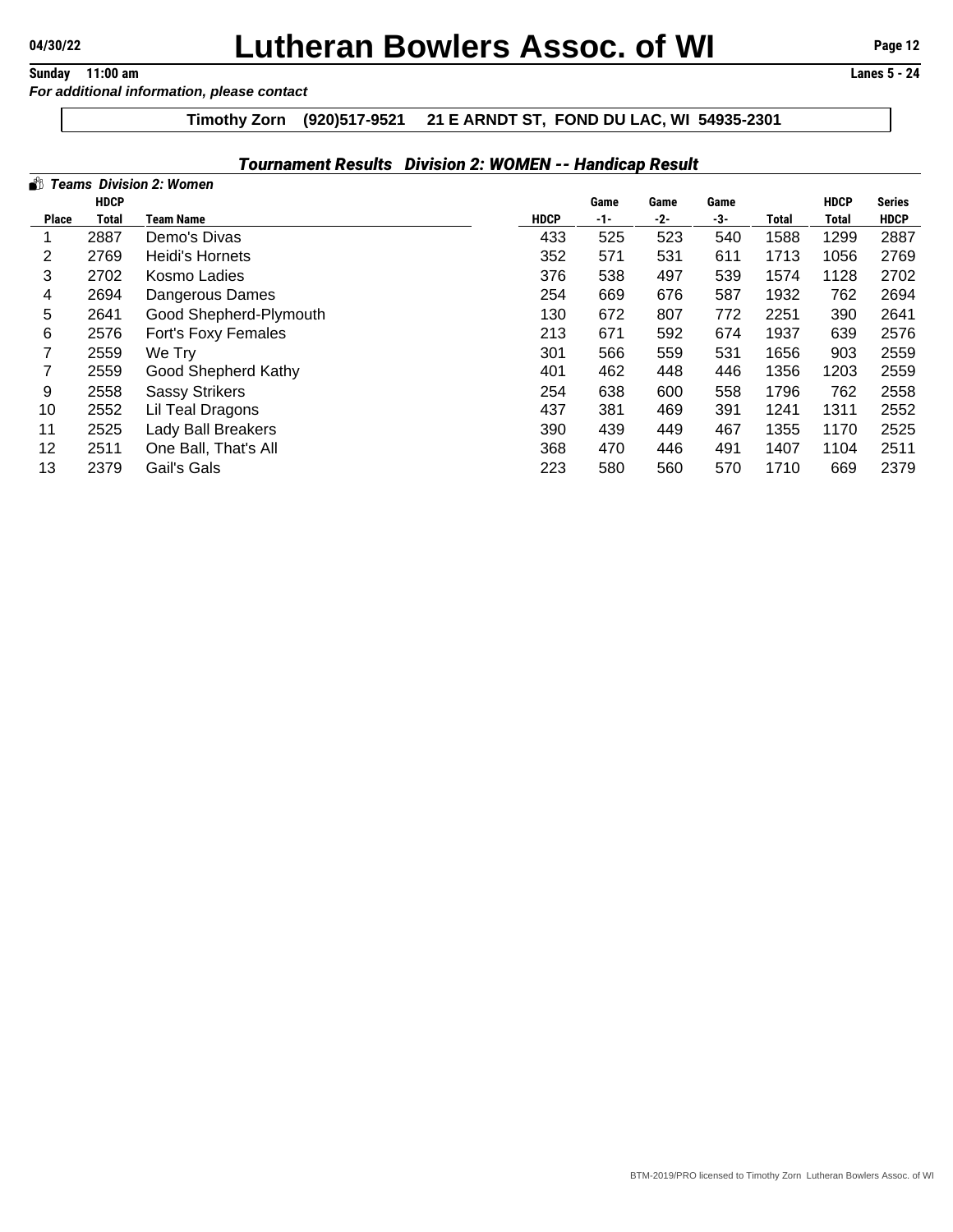## **Timothy Zorn (920)517-9521 21 E ARNDT ST, FOND DU LAC, WI 54935-2301**

|                         |                      | <b>B</b> Handicap All Events Division 1: Open    |                    |                 |              |                    |                      |                     |                                                                    |
|-------------------------|----------------------|--------------------------------------------------|--------------------|-----------------|--------------|--------------------|----------------------|---------------------|--------------------------------------------------------------------|
|                         | <b>HDCP</b>          |                                                  |                    | Event           | <b>Event</b> | <b>Event</b>       |                      | <b>HDCP</b>         | <b>Series</b>                                                      |
| <b>Place</b><br>1       | <b>Total</b><br>2301 | <b>Bowler Name</b><br><b>Billy Solchenberger</b> | <b>HDCP</b><br>549 | $\bf{s}$<br>621 | D<br>606     | $\mathbf T$<br>525 | <b>Total</b><br>1752 | <b>Total</b><br>549 | <b>HDCP</b><br>2301                                                |
| $\overline{\mathbf{c}}$ | 2269                 | Paul Graupner                                    | 594                | 513             | 638          | 524                | 1675                 | 594                 | 2269                                                               |
| 3                       | 2223                 | Kimberly Hansen                                  | 927                | 380             | 560          | 356                | 1296                 | 927                 | 2223                                                               |
| 4                       | 2188                 | Ron Chaney                                       | 549                | 575             | 579          | 485                | 1639                 | 549                 | 2188                                                               |
| 5                       | 2179                 | <b>Steve McEssey</b>                             | 531                | 593             | 595          | 460                | 1648                 | 531                 | 2179                                                               |
| 6                       | 2173                 | Jacob Yandry                                     | 315                | 665             | 595          | 598                | 1858                 | 315                 | 2173                                                               |
| $\overline{7}$          | 2171                 | James Pieper                                     | 360                | 632             | 612          | 567                | 1811                 | 360                 | 2171                                                               |
| 8                       | 2163                 | Mike Grob                                        | 603                | 517             | 453          | 590                | 1560                 | 603                 | 2163                                                               |
| 9                       | 2162                 | Pete Burditt                                     | 279                | 652             | 607          | 624                | 1883                 | 279                 | 2162                                                               |
| 10                      | 2150                 | <b>Forrest Bailey</b>                            | 153                | 623             | 627          | 747                | 1997                 | 153                 | 2150                                                               |
| 10                      | 2150                 | Don Graupner                                     | 873                | 467             | 373          | 437                | 1277                 | 873                 | 2150                                                               |
| 12                      | 2142                 | Sindey Thao                                      | 612                | 475             | 528          | 527                | 1530                 | 612                 | 2142                                                               |
| 13                      | 2141                 | Ryan Orvis                                       | 63                 | 662             | 658          | 758                | 2078                 | 63                  | 2141                                                               |
| 14                      | 2138                 | <b>Rick Rector</b>                               | 207                | 680             | 565          | 686                | 1931                 | 207                 | 2138                                                               |
| 15                      | 2135                 | Makena Riedesel                                  | 765                | 409             | 491          | 470                | 1370                 | 765                 | 2135                                                               |
| 15                      | 2135                 | <b>Eric Waters</b>                               | 270                | 623             | 698          | 544                | 1865                 | 270                 | 2135                                                               |
| 17                      | 2120                 | Micah Stuedemann                                 | 459                | 575             | 625          | 461                | 1661                 | 459                 | 2120                                                               |
| 18                      | 2111                 | Mandy Londo                                      | 702                | 483             | 469          | 457                | 1409                 | 702                 | 2111                                                               |
| 19                      | 2109                 | Wade Werner                                      | 360                | 569             | 613          | 567                | 1749                 | 360                 | 2109                                                               |
| 20                      | 2108                 | <b>Sydney Bailey</b>                             | 1080               | 357             | 332          | 339                | 1028                 | 1080                | 2108                                                               |
| 21                      | 2107                 | <b>Triston Riedesel</b>                          | 135                | 580             | 738          | 654                | 1972                 | 135                 | 2107                                                               |
| 22                      | 2105                 | Lukas Schumann                                   | 225                | 587             | 623          | 670                | 1880                 | 225                 | 2105                                                               |
| 23                      | 2102                 | Corey Witthun                                    | 729                | 418             | 497          | 458                | 1373                 | 729                 | 2102                                                               |
| 24                      | 2100                 | Josh Yandry                                      | 558                | 580             | 463          | 499                | 1542                 | 558                 | 2100                                                               |
| 25                      | 2099                 | Clark Wagner                                     | 342                | 596             | 591          | 570                | 1757                 | 342                 | 2099                                                               |
| 26                      | 2090                 | Shonka Hansen                                    | 765                | 438             | 408          | 479                | 1325                 | 765                 | 2090                                                               |
| 27                      | 2088                 | Nathan Keller                                    | 414                | 532             | 585          | 557                | 1674                 | 414                 | 2088                                                               |
| 28                      | 2087                 | Dan Schwartz                                     | 342                | 608             | 520          | 617                | 1745                 | 342                 | 2087                                                               |
| 29                      | 2078                 | <b>Jeff Shircel</b>                              |                    | 766             | 687          | 625                | 2078                 |                     | 2078                                                               |
| 30                      | 2076                 | Jerry Riemer                                     |                    | 633             | 700          | 743                | 2076                 |                     | 2076                                                               |
| 31                      | 2075                 | Ed Spanbauer IV                                  | 108                | 692             | 718          | 557                | 1967                 | 108                 | 2075                                                               |
| 32                      | 2072                 | Carol Frye                                       | 1062               | 316             | 364          | 330                | 1010                 | 1062                | 2072                                                               |
| 33                      | 2071                 | <b>Briana Riedesel</b>                           | 279                | 650             | 572          | 570                | 1792                 | 279                 | 2071                                                               |
| 33                      | 2071                 | Sharon Switz                                     | 621                | 520             | 464          | 466                | 1450                 | 621                 | 2071                                                               |
| 35                      | 2069                 | Keifer Sullivan                                  | 171                | 664             | 582          | 652                | 1898                 | 171                 | 2069                                                               |
| 36                      | 2065                 | Eugene Pribnow                                   | 279                | 670             | 589          | 527                | 1786                 | 279                 | 2065                                                               |
| 37                      | 2063                 | Nate Judd                                        | 450                | 502             | 549          | 562                | 1613                 | 450                 | 2063                                                               |
| 38                      | 2061                 | <b>Brody Bailey</b>                              | 216                | 610             | 628          | 607                | 1845                 | 216                 | 2061                                                               |
| 39                      | 2060                 | Nate Stone                                       | 459                | 570             | 567          | 464                | 1601                 | 459                 | 2060                                                               |
| 40                      | 2054                 | <b>Tom Schuette</b>                              | 369                | 587             | 526          | 572                | 1685                 | 369                 | 2054                                                               |
| 40                      | 2054                 | Lee Neumann                                      | 180                | 664             | 566          | 644                | 1874                 | 180                 | 2054                                                               |
| 42                      | 2053                 | Mike Downing                                     | 378                | 550             | 597          | 528                | 1675                 | 378                 | 2053                                                               |
| 42                      | 2053                 | Deb Norenberg                                    | 567                | 491             | 513          | 482                | 1486                 | 567                 | 2053                                                               |
| 44                      | 2050                 | Scott Haugstad                                   | 270                | 559             | 627          | 594                | 1780                 | 270                 | 2050                                                               |
| 45                      | 2049                 | <b>Blake Schmidt</b>                             |                    | 715             | 678          | 656                | 2049                 |                     | 2049                                                               |
| 46                      | 2048                 | Vincent Werner                                   | 405                | 546             | 541          | 556                | 1643                 | 405                 | 2048                                                               |
| 47                      | 2043                 | <b>Mark Podewils</b>                             | 504                | 484             | 531          | 524                | 1539                 | 504                 | 2043                                                               |
| 48                      | 2041                 | John Brooks                                      |                    | 592             | 741          | 708                | 2041                 |                     | 2041                                                               |
| 49                      | 2038                 | Jeff Lentz                                       | 1098               | 293             | 349          | 298                | 940                  | 1098                | 2038                                                               |
|                         |                      |                                                  |                    |                 |              |                    |                      |                     | BTM-2019/PRO licensed to Timothy Zorn Lutheran Bowlers Assoc. of W |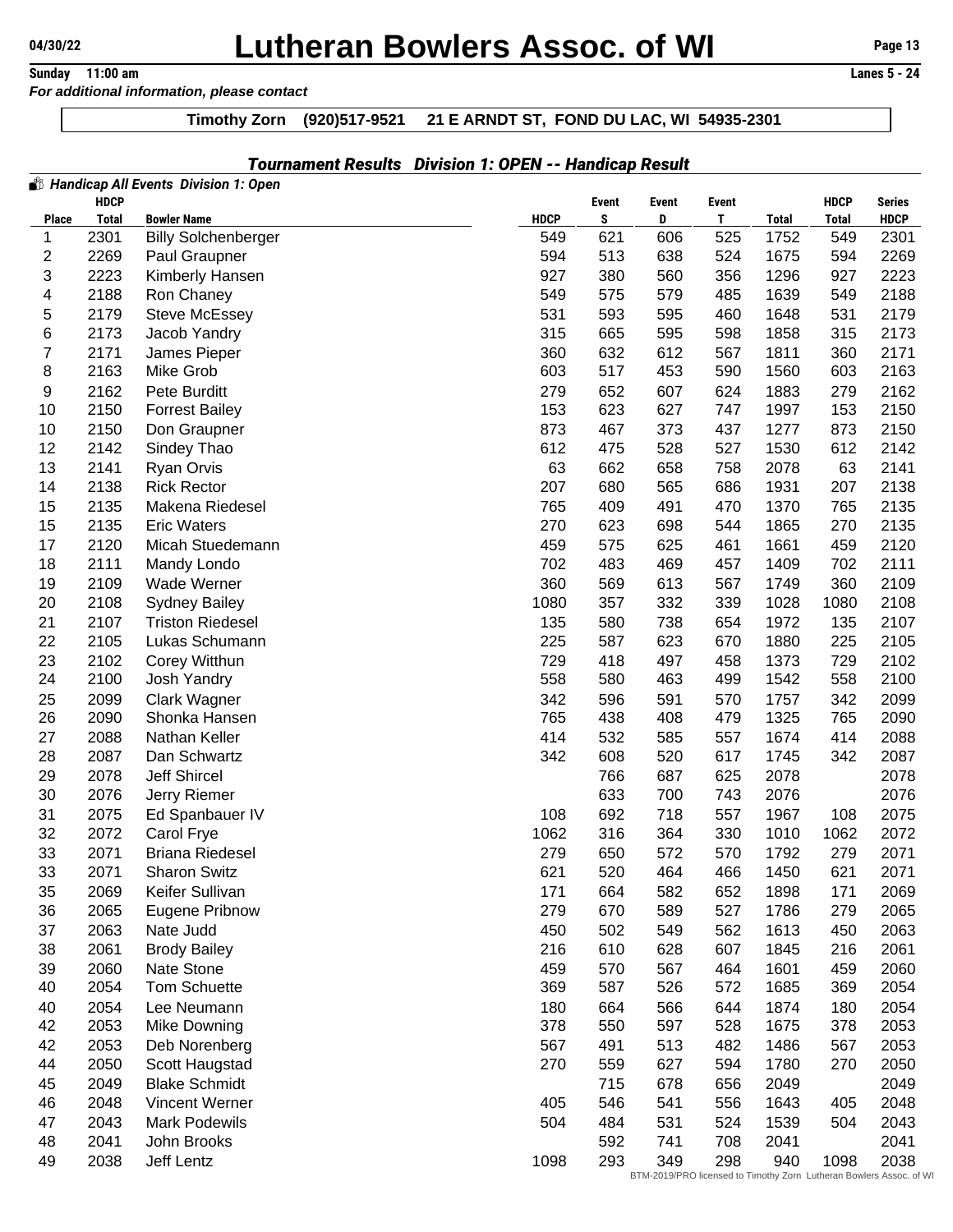|                    | <b>HDCP</b>          |                                     | <b>HDCP</b> | <b>Event</b><br>S | <b>Event</b><br>D                                                       | Event<br>T |                      | <b>HDCP</b>         | <b>Series</b>       |
|--------------------|----------------------|-------------------------------------|-------------|-------------------|-------------------------------------------------------------------------|------------|----------------------|---------------------|---------------------|
| <b>Place</b><br>50 | <b>Total</b><br>2028 | <b>Bowler Name</b><br>Diana Shircel | 630         | 451               | 464                                                                     | 483        | <b>Total</b><br>1398 | <b>Total</b><br>630 | <b>HDCP</b><br>2028 |
| 51                 | 2023                 |                                     | 738         | 425               | 448                                                                     | 412        | 1285                 | 738                 | 2023                |
|                    |                      | Peggy Chapman                       |             |                   |                                                                         |            |                      |                     |                     |
| 52                 | 2021                 | Dave Gajewski<br>Cliff Krumvieda    |             | 648<br>483        | 605<br>533                                                              | 768        | 2021<br>1517         |                     | 2021                |
| 52                 | 2021                 |                                     | 504         |                   |                                                                         | 501        |                      | 504                 | 2021                |
| 54                 | 2019                 | Don Hupke                           | 558         | 519               | 518                                                                     | 424        | 1461                 | 558                 | 2019                |
| 54                 | 2019                 | Jan Backeberg                       | 945         | 325               | 353                                                                     | 396        | 1074                 | 945                 | 2019                |
| 54                 | 2019                 | Mark Orvis                          | 504         | 500               | 499                                                                     | 516        | 1515                 | 504                 | 2019                |
| 57                 | 2017                 | <b>Fischer Bailey</b>               | 450         | 480               | 472                                                                     | 615        | 1567                 | 450                 | 2017                |
| 57                 | 2017                 | <b>Brady Schmidt</b>                | 288         | 662               | 522                                                                     | 545        | 1729                 | 288                 | 2017                |
| 59                 | 2015                 | Les Bailey                          | 459         | 480               | 520                                                                     | 556        | 1556                 | 459                 | 2015                |
| 60                 | 2009                 | Pat Felton                          | 738         | 380               | 477                                                                     | 414        | 1271                 | 738                 | 2009                |
| 61                 | 2008                 | Gene Pobloski                       |             | 649               | 693                                                                     | 666        | 2008                 |                     | 2008                |
| 62                 | 2007                 | Joe Short                           | 846         | 411               | 336                                                                     | 414        | 1161                 | 846                 | 2007                |
| 63                 | 2003                 | Nate Painter                        | 180         | 622               | 598                                                                     | 603        | 1823                 | 180                 | 2003                |
| 64                 | 2000                 | Kendra Wilson                       | 207         | 545               | 645                                                                     | 603        | 1793                 | 207                 | 2000                |
| 65                 | 1999                 | Carol Johnson                       | 648         | 507               | 447                                                                     | 397        | 1351                 | 648                 | 1999                |
| 66                 | 1998                 | Jon Backeberg                       | 567         | 461               | 525                                                                     | 445        | 1431                 | 567                 | 1998                |
| 67                 | 1994                 | Josh Drews                          | 126         | 646               | 665                                                                     | 557        | 1868                 | 126                 | 1994                |
| 68                 | 1979                 | Larry Polahar                       | 612         | 439               | 470                                                                     | 458        | 1367                 | 612                 | 1979                |
| 69                 | 1977                 | Samantha Lentz                      | 792         | 369               | 422                                                                     | 394        | 1185                 | 792                 | 1977                |
| 70                 | 1976                 | Aaron Nachtwey                      | 27          | 694               | 668                                                                     | 587        | 1949                 | 27                  | 1976                |
| 71                 | 1971                 | Marie Kucksdorf                     | 882         | 350               | 391                                                                     | 348        | 1089                 | 882                 | 1971                |
| 72                 | 1968                 | Kay Pieper                          | 792         | 366               | 401                                                                     | 409        | 1176                 | 792                 | 1968                |
| 73                 | 1959                 | <b>Bill Demo</b>                    | 351         | 604               | 546                                                                     | 458        | 1608                 | 351                 | 1959                |
| 73                 | 1959                 | Herman Graupner                     | 792         | 346               | 398                                                                     | 423        | 1167                 | 792                 | 1959                |
| 75                 | 1957                 | John Thormann                       | 144         | 619               | 555                                                                     | 639        | 1813                 | 144                 | 1957                |
| 75                 | 1957                 | Dan Kucksdorf                       | 486         | 446               | 543                                                                     | 482        | 1471                 | 486                 | 1957                |
| 77                 | 1956                 | William Wilson IV                   | 288         | 559               | 547                                                                     | 562        | 1668                 | 288                 | 1956                |
| 78                 | 1954                 | Matt Orvis                          | 27          | 654               | 596                                                                     | 677        | 1927                 | 27                  | 1954                |
| 79                 | 1950                 | <b>Nelson Waters</b>                | 153         | 533               | 647                                                                     | 617        | 1797                 | 153                 | 1950                |
| 80                 | 1949                 | <b>Brent Bailey</b>                 | 306         | 514               | 516                                                                     | 613        | 1643                 | 306                 | 1949                |
| 81                 | 1937                 | Eric Trewyn                         | 9           | 617               | 608                                                                     | 703        | 1928                 | 9                   | 1937                |
| 82                 | 1934                 | Holly Wolfgram                      | 828         | 367               | 388                                                                     | 351        | 1106                 | 828                 | 1934                |
| 83                 | 1933                 | Jane Launderville                   | 738         | 441               | 403                                                                     | 351        | 1195                 | 738                 | 1933                |
| 84                 | 1929                 | Greg Zilisch                        | 441         | 478               | 505                                                                     | 505        | 1488                 | 441                 | 1929                |
| 85                 | 1926                 | <b>Baker Schmidt</b>                | 117         | 530               | 624                                                                     | 655        | 1809                 | 117                 | 1926                |
| 86                 | 1925                 | Jon Whitebear                       | 477         | 504               | 449                                                                     | 495        | 1448                 | 477                 | 1925                |
| 86                 | 1925                 | Jered Johnson                       | 189         | 574               | 496                                                                     | 666        | 1736                 | 189                 | 1925                |
| 88                 | 1924                 | Mason Thormann                      | 306         | 557               | 452                                                                     | 609        | 1618                 | 306                 | 1924                |
| 89                 | 1923                 | Eric Hansen                         | 360         | 474               | 513                                                                     | 576        | 1563                 | 360                 | 1923                |
| 90                 | 1914                 | Sharon Whitebear                    | 549         | 473               | 402                                                                     | 490        | 1365                 | 549                 | 1914                |
| 90                 | 1914                 | John Huber                          | 198         | 596               | 522                                                                     | 598        | 1716                 | 198                 | 1914                |
| 90                 | 1914                 | William Graupner                    | 495         | 441               | 505                                                                     | 473        | 1419                 | 495                 | 1914                |
| 93                 | 1907                 | <b>Betty Orvis</b>                  | 369         | 554               | 498                                                                     | 486        | 1538                 | 369                 | 1907                |
| 94                 | 1898                 | Ron Johnson                         | 324         | 538               | 512                                                                     | 524        | 1574                 | 324                 | 1898                |
| 95                 | 1897                 | <b>Brian Zastrow</b>                | 279         | 547               | 491                                                                     | 580        | 1618                 | 279                 | 1897                |
| 96                 | 1896                 | Scott Berg                          | 747         | 400               | 384                                                                     | 365        | 1149                 | 747                 | 1896                |
| 97                 | 1894                 | Jesse Burt                          |             | 640               | 588                                                                     | 666        | 1894                 |                     | 1894                |
| 98                 | 1893                 | Ron Lehman                          | 342         | 527               | 476                                                                     | 548        | 1551                 | 342                 | 1893                |
| 99                 | 1890                 | Steven Berndt                       |             | 631               | 629                                                                     | 630        | 1890                 |                     | 1890                |
| 100                | 1889                 | Allan Berndt                        | 108         | 560               | 600<br>BTM-2019/PRO licensed to Timothy Zorn Lutheran Bowlers Assoc, of | 621        | 1781                 | 108                 | 1889                |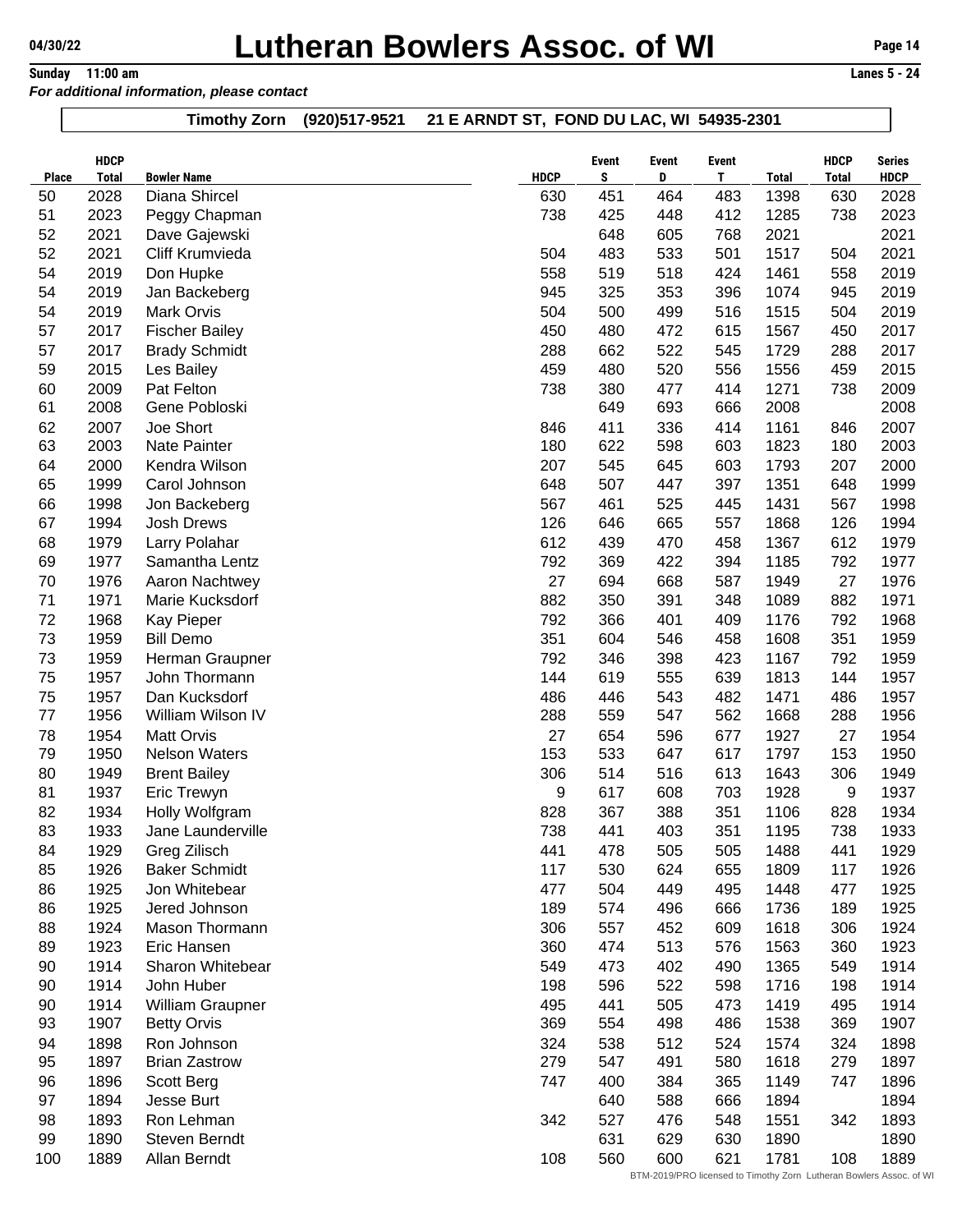# **Lutheran Bowlers Assoc. of WI** Page 15<br> **Sunday** 11:00 am<br> **Lanes 5 - 24**

*For additional information, please contact*

|              | <b>HDCP</b>  |                         |             | <b>Event</b> | <b>Event</b> | <b>Event</b> |              | <b>HDCP</b>  | <b>Series</b> |
|--------------|--------------|-------------------------|-------------|--------------|--------------|--------------|--------------|--------------|---------------|
| <b>Place</b> | <b>Total</b> | <b>Bowler Name</b>      | <b>HDCP</b> | S            | D            | T.           | <b>Total</b> | <b>Total</b> | <b>HDCP</b>   |
| 101          | 1884         | Dalyn Chapman           | 999         | 335          | 271          | 279          | 885          | 999          | 1884          |
| 102          | 1881         | <b>Trevor Schoerner</b> |             | 638          | 598          | 645          | 1881         |              | 1881          |
| 103          | 1880         | Dean Yandry             | 630         | 416          | 400          | 434          | 1250         | 630          | 1880          |
| 104          | 1878         | <b>Mark Kraus</b>       | 540         | 427          | 474          | 437          | 1338         | 540          | 1878          |
| 105          | 1875         | <b>Mark Henke</b>       | 531         | 482          | 433          | 429          | 1344         | 531          | 1875          |
| 106          | 1873         | Jeff McCulloch          | 360         | 453          | 534          | 526          | 1513         | 360          | 1873          |
| 107          | 1869         | <b>Bryon Trewin</b>     | 549         | 450          | 430          | 440          | 1320         | 549          | 1869          |
| 108          | 1861         | Rodney Riedesel         | 171         | 528          | 608          | 554          | 1690         | 171          | 1861          |
| 109          | 1859         | Shane Laabs             | 513         | 450          | 446          | 450          | 1346         | 513          | 1859          |
| 110          | 1858         | Doug Yandry             | 387         | 471          | 508          | 492          | 1471         | 387          | 1858          |
| 111          | 1853         | Lloyd Hovorka           | 351         | 465          | 516          | 521          | 1502         | 351          | 1853          |
| 112          | 1846         | <b>Buck Switz</b>       | 549         | 429          | 450          | 418          | 1297         | 549          | 1846          |
| 113          | 1833         | Jerry Kasmar            | 468         | 447          | 418          | 500          | 1365         | 468          | 1833          |
| 114          | 1832         | Mike Winkel             | 153         | 502          | 590          | 587          | 1679         | 153          | 1832          |
| 115          | 1830         | <b>Troy Hansen</b>      | 261         | 475          | 446          | 648          | 1569         | 261          | 1830          |
| 116          | 1821         | <b>Bruce Bailey</b>     | 270         | 539          | 545          | 467          | 1551         | 270          | 1821          |
| 117          | 1811         | Hayden Wollen           | 927         | 238          | 321          | 325          | 884          | 927          | 1811          |
| 118          | 1797         | Leslie Keller           | 558         | 435          | 405          | 399          | 1239         | 558          | 1797          |
| 119          | 1796         | Jack Launderville       | 243         | 575          | 509          | 469          | 1553         | 243          | 1796          |
| 120          | 1793         | Jill Kruschke           | 297         | 503          | 466          | 527          | 1496         | 297          | 1793          |
| 121          | 1789         | Josh Church             | 207         | 548          | 502          | 532          | 1582         | 207          | 1789          |
| 122          | 1774         | Jeff Grogan             | 279         | 548          | 474          | 473          | 1495         | 279          | 1774          |
| 123          | 1770         | <b>Tony Church</b>      | 135         | 585          | 522          | 528          | 1635         | 135          | 1770          |
| 124          | 1752         | Boyd Wolfgram           | 549         | 382          | 454          | 367          | 1203         | 549          | 1752          |
| 125          | 1745         | David Hupke             | 369         | 467          | 452          | 457          | 1376         | 369          | 1745          |
| 126          | 1709         | Corey Loberger          | 531         | 414          | 392          | 372          | 1178         | 531          | 1709          |
| 127          | 1676         | Kevin Zirtzlaff         | 288         | 464          | 493          | 431          | 1388         | 288          | 1676          |
| 128          | 1649         | Monte Free              | 504         | 430          | 335          | 380          | 1145         | 504          | 1649          |
| 129          | 1600         | Tim Zorn                | 144         | 412          | 532          | 512          | 1456         | 144          | 1600          |
| 130          | 1585         | <b>Todd Schmidt</b>     | 448         | 579          | 444          | 114          | 1137         | 448          | 1585          |
| 131          | 1512         | Nicole Rezin            | 765         | 262          | 249          | 236          | 747          | 765          | 1512          |
| 132          | 1406         | <b>Phil Gaertner</b>    | 462         | 429          | 400          | 115          | 944          | 462          | 1406          |
| 133          | 1319         | Dakota Riedesel         | 198         |              | 528          | 593          | 1121         | 198          | 1319          |
| 134          | 1260         | Ryan Riedesel           | 162         |              | 557          | 541          | 1098         | 162          | 1260          |
| 135          | 1218         | <b>Bob Hendricks</b>    | 222         |              | 514          | 482          | 996          | 222          | 1218          |
| 136          | 1162         | Jessica Klein           | 510         | XXX          | 305          | 347          | 652          | 510          | 1162          |
| 137          |              | Gloria Graupner         |             | <b>XXX</b>   | <b>XXX</b>   | <b>XXX</b>   |              |              |               |
|              |              |                         |             |              |              |              |              |              |               |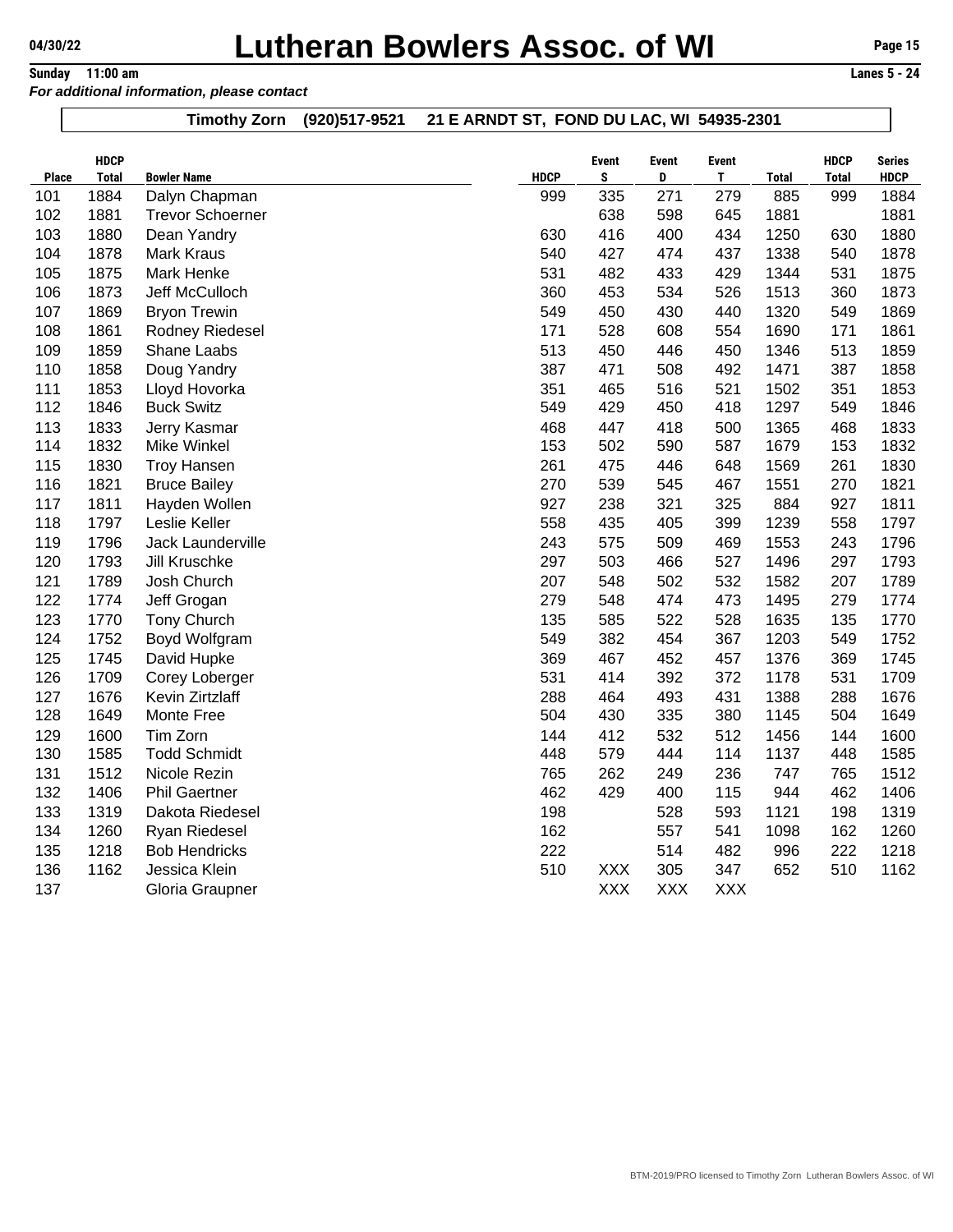# **CA/30/22 Lutheran Bowlers Assoc. of WI** Page 16

**Sunday** 11:00 am

*For additional information, please contact*

### **Timothy Zorn (920)517-9521 21 E ARNDT ST, FOND DU LAC, WI 54935-2301**

|              |                             | <b>B</b> Handicap All Events Division 2: Women |             |                   |                   |                   |              |                             |                              |
|--------------|-----------------------------|------------------------------------------------|-------------|-------------------|-------------------|-------------------|--------------|-----------------------------|------------------------------|
| <b>Place</b> | <b>HDCP</b><br><b>Total</b> | <b>Bowler Name</b>                             | <b>HDCP</b> | <b>Event</b><br>S | <b>Event</b><br>D | <b>Event</b><br>T | <b>Total</b> | <b>HDCP</b><br><b>Total</b> | <b>Series</b><br><b>HDCP</b> |
| 1            | 2220                        | Dixie Kasmar                                   | 531         | 581               | 592               | 516               | 1689         | 531                         | 2220                         |
| 2            | 2215                        | Laura Neumann                                  | 855         | 414               | 432               | 514               | 1360         | 855                         | 2215                         |
| 3            | 2148                        | Pam Hudson                                     | 270         | 637               | 667               | 574               | 1878         | 270                         | 2148                         |
| 4            | 2129                        | Lisa Polahar                                   | 792         | 378               | 444               | 515               | 1337         | 792                         | 2129                         |
| 5            | 2126                        | <b>Bonnie Zirtzlaff</b>                        | 846         | 410               | 442               | 428               | 1280         | 846                         | 2126                         |
| 6            | 2120                        | Deb Metzker                                    | 792         | 461               | 461               | 406               | 1328         | 792                         | 2120                         |
| 6            | 2120                        | Rebecca Trewyn                                 | 999         | 442               | 340               | 339               | 1121         | 999                         | 2120                         |
| 8            | 2102                        | Donette Brunner                                | 738         | 411               | 498               | 455               | 1364         | 738                         | 2102                         |
| 9            | 2086                        | <b>Beverly Carney</b>                          | 648         | 512               | 484               | 442               | 1438         | 648                         | 2086                         |
| 10           | 2083                        | Kris Schwartz                                  | 693         | 443               | 473               | 474               | 1390         | 693                         | 2083                         |
| 11           | 2076                        | Nicole Burt                                    |             | 747               | 711               | 618               | 2076         |                             | 2076                         |
| 12           | 2061                        | Kathy Kraus                                    | 747         | 506               | 448               | 360               | 1314         | 747                         | 2061                         |
| 13           | 2053                        | Sally Tande                                    | 945         | 350               | 392               | 366               | 1108         | 945                         | 2053                         |
| 14           | 2047                        | Lori Spaanam                                   | 486         | 604               | 474               | 483               | 1561         | 486                         | 2047                         |
| 15           | 2022                        | Heidi Grogan                                   | 846         | 434               | 370               | 372               | 1176         | 846                         | 2022                         |
| 16           | 2002                        | <b>Bonnie Lewis</b>                            | 909         | 380               | 353               | 360               | 1093         | 909                         | 2002                         |
| 17           | 2001                        | Missy Schmidt                                  | 441         | 518               | 548               | 494               | 1560         | 441                         | 2001                         |
| 18           | 1997                        | Diane Schuette                                 | 486         | 454               | 506               | 551               | 1511         | 486                         | 1997                         |
| 19           | 1992                        | <b>Tammy Schauer</b>                           | 504         | 497               | 483               | 508               | 1488         | 504                         | 1992                         |
| 20           | 1990                        | Susan Henke                                    | 747         | 445               | 410               | 388               | 1243         | 747                         | 1990                         |
| 21           | 1966                        | Chris Demo                                     | 837         | 370               | 368               | 391               | 1129         | 837                         | 1966                         |
| 22           | 1954                        | Alice Brown                                    | 909         | 345               | 408               | 292               | 1045         | 909                         | 1954                         |
| 23           | 1939                        | <b>Taylor Zenger</b>                           | 1062        | 266               | 298               | 313               | 877          | 1062                        | 1939                         |
| 24           | 1936                        | Pam Yandry                                     | 558         | 486               | 440               | 452               | 1378         | 558                         | 1936                         |
| 25           | 1933                        | <b>Kathy Trewin</b>                            | 549         | 486               | 466               | 432               | 1384         | 549                         | 1933                         |
| 26           | 1902                        | Lisa Podewils                                  | 684         | 426               | 394               | 398               | 1218         | 684                         | 1902                         |
| 27           | 1891                        | Stephanie Riedesel                             | 621         | 470               | 379               | 421               | 1270         | 621                         | 1891                         |
| 28           | 1889                        | Sara Schmidt                                   | 486         | 466               | 480               | 457               | 1403         | 486                         | 1889                         |
| 29           | 1887                        | Robin Loberger                                 | 666         | 321               | 481               | 419               | 1221         | 666                         | 1887                         |
| 30           | 1874                        | Kathy Berg                                     | 846         | 373               | 317               | 338               | 1028         | 846                         | 1874                         |
| 31           | 1867                        | <b>Christine Rector</b>                        | 513         | 446               | 451               | 457               | 1354         | 513                         | 1867                         |
| 32           | 1803                        | Melissa Judd                                   | 297         | 555               | 501               | 450               | 1506         | 297                         | 1803                         |
| 33           | 1801                        | Laurie Degner                                  | 765         | 338               | 328               | 370               | 1036         | 765                         | 1801                         |
| 34           | 1796                        | <b>Gail Riedesel</b>                           | 405         | 554               | 425               | 412               | 1391         | 405                         | 1796                         |
| 35           | 1791                        | Rachel Hendricks                               | 216         | 553               | 515               | 507               | 1575         | 216                         | 1791                         |
| 36           | 1790                        | Kathy Lawrence                                 | 576         | 438               | 405               | 371               | 1214         | 576                         | 1790                         |
| 37           | 1246                        | Lyn Thormann                                   | 240         |                   | 461               | 545               | 1006         | 240                         | 1246                         |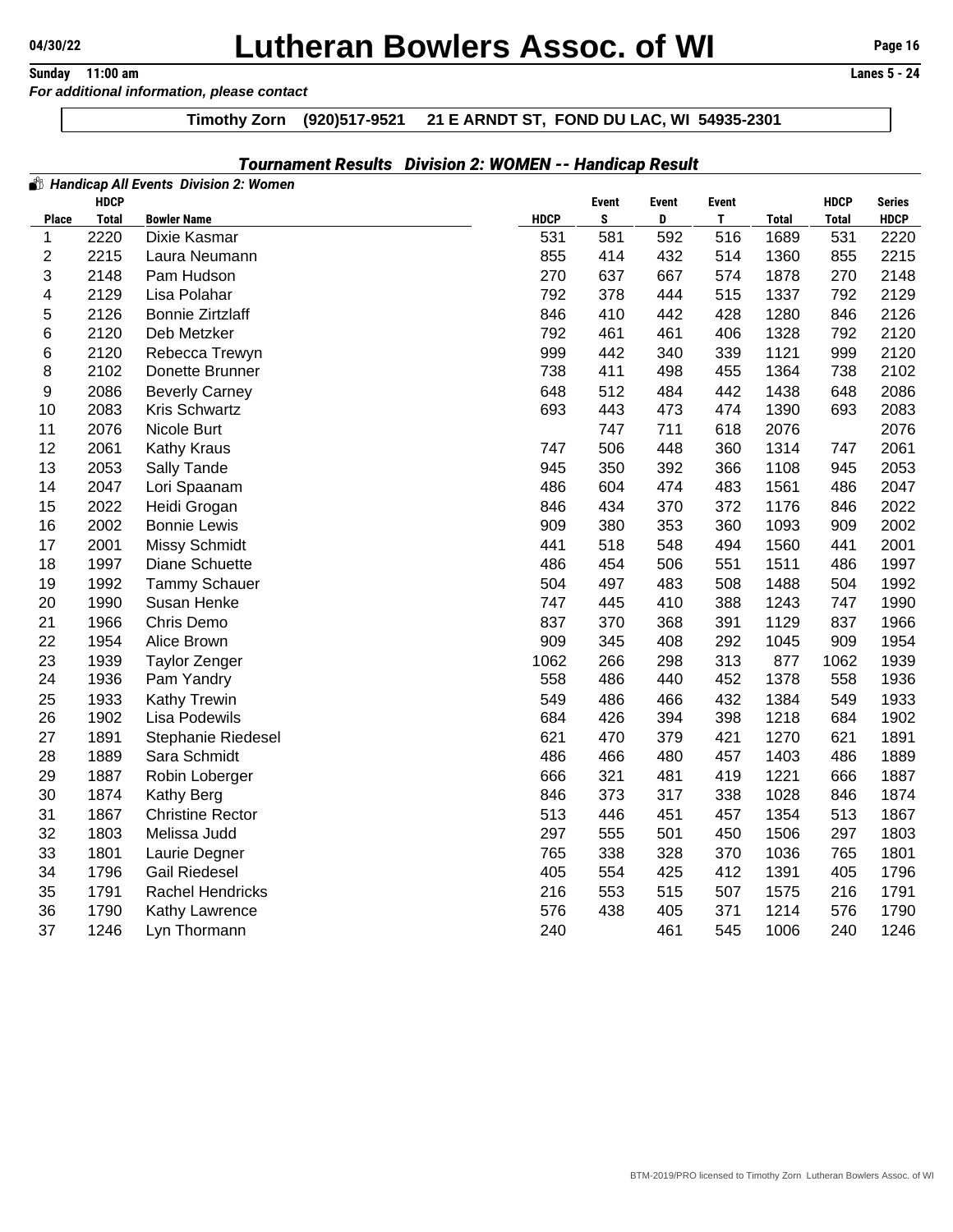# **Lutheran Bowlers Assoc. of WI** Page 17<br> **Sunday** 11:00 am<br> **Lanes 5 - 24**

**Sunday** 11:00 am *For additional information, please contact*

## **Timothy Zorn (920)517-9521 21 E ARNDT ST, FOND DU LAC, WI 54935-2301**

## *Tournament Results Division 1: OPEN -- Scratch Result*

|                |                     | Scratch All Events Division 1: Open |                   |                                |                         |              |
|----------------|---------------------|-------------------------------------|-------------------|--------------------------------|-------------------------|--------------|
| <b>Place</b>   | Scr<br><b>Total</b> | <b>Bowler Name</b>                  | <b>Event</b><br>T | <b>Event</b><br>S <sub>2</sub> | Event<br>D <sub>2</sub> | <b>Total</b> |
| 1              | 2078                | <b>Ryan Orvis</b>                   | 758               | 662                            | 658                     | 2078         |
| 1              | 2078                | <b>Jeff Shircel</b>                 | 625               | 766                            | 687                     | 2078         |
| 3              | 2076                | <b>Jerry Riemer</b>                 | 743               | 633                            | 700                     | 2076         |
| 4              | 2049                | <b>Blake Schmidt</b>                | 656               | 715                            | 678                     | 2049         |
| 5              | 2041                | John Brooks                         | 708               | 592                            | 741                     | 2041         |
| $\,6$          | 2021                | Dave Gajewski                       | 768               | 648                            | 605                     | 2021         |
| $\overline{7}$ | 2008                | Gene Pobloski                       | 666               | 649                            | 693                     | 2008         |
| $\,8\,$        | 1967                | Ed Spanbauer IV                     | 557               | 692                            | 718                     | 1967         |
| $\overline{9}$ | 1949                | <b>Aaron Nachtwey</b>               | 587               | 694                            | 668                     | 1949         |
| 10             | 1931                | <b>Rick Rector</b>                  | 686               | 680                            | 565                     | 1931         |
| 11             | 1928                | <b>Eric Trewyn</b>                  | 703               | 617                            | 608                     | 1928         |
| 12             | 1927                | <b>Matt Orvis</b>                   | 677               | 654                            | 596                     | 1927         |
| 13             | 1898                | Keifer Sullivan                     | 652               | 664                            | 582                     | 1898         |
| 14             | 1894                | <b>Jesse Burt</b>                   | 666               | 640                            | 588                     | 1894         |
| 15             | 1890                | <b>Steven Berndt</b>                | 630               | 631                            | 629                     | 1890         |
| 16             | 1883                | <b>Pete Burditt</b>                 | 624               | 652                            | 607                     | 1883         |
| 17             | 1881                | <b>Trevor Schoerner</b>             | 645               | 638                            | 598                     | 1881         |
| 18             | 1874                | Lee Neumann                         | 644               | 664                            | 566                     | 1874         |
| 19             | 1868                | <b>Josh Drews</b>                   | 557               | 646                            | 665                     | 1868         |
| 20             | 1865                | <b>Eric Waters</b>                  | 544               | 623                            | 698                     | 1865         |
| 21             | 1858                | <b>Jacob Yandry</b>                 | 598               | 665                            | 595                     | 1858         |
| 22             | 1823                | <b>Nate Painter</b>                 | 603               | 622                            | 598                     | 1823         |
| 23             | 1809                | <b>Baker Schmidt</b>                | 655               | 530                            | 624                     | 1809         |
| 24             | 1797                | <b>Nelson Waters</b>                | 617               | 533                            | 647                     | 1797         |
| 25             | 1781                | <b>Allan Berndt</b>                 | 621               | 560                            | 600                     | 1781         |
| 26             | 1729                | <b>Brady Schmidt</b>                | 545               | 662                            | 522                     | 1729         |
| 27             | 1724                | <b>Mike Winkel</b>                  | 587               | 547                            | 590                     | 1724         |
| 28             | 1716                | John Huber                          | 598               | 596                            | 522                     | 1716         |
| 29             | 1542                | <b>Josh Yandry</b>                  | 499               | 580                            | 463                     | 1542         |
| 30             | 1471                | Doug Yandry                         | 492               | 471                            | 508                     | 1471         |
| 31             | 670                 | Lukas Schumann                      | 670               |                                | <b>XXX</b>              | 670          |